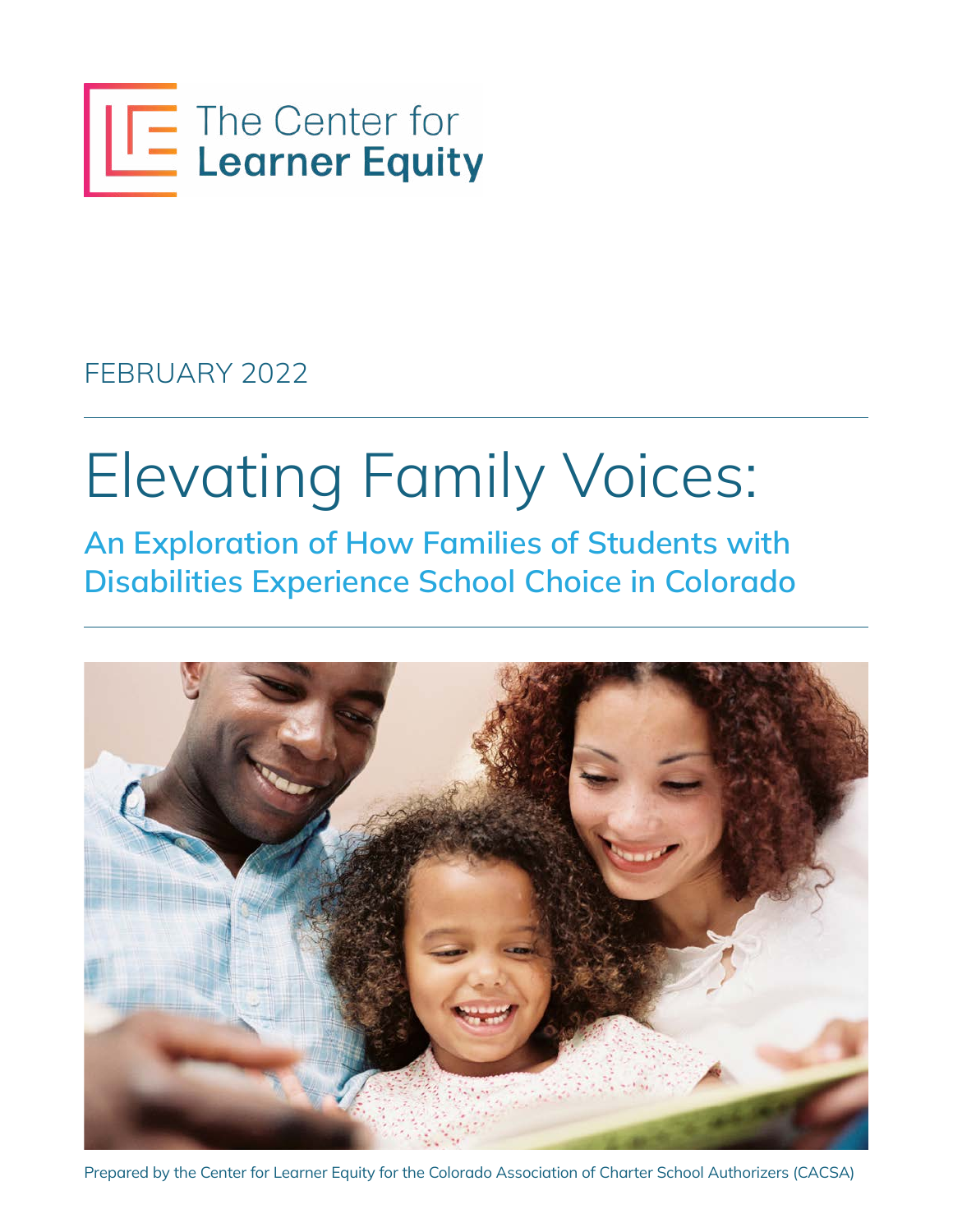## About the Center for Learner Equity

The Center for Learner Equity is working to ensure that public schools – both within the charter school sector and beyond it – are designed for inclusivity and equity from the start. When we improve access and outcomes for students with disabilities, all students benefit.

#### Mission

We are committed to ensuring that students with disabilities, particularly those in under-resourced communities, have the quality educational opportunities and choices they need to thrive and learn. We accomplish this through research, advocacy, coalition formation, and capacity building with national, state, and local partners.

#### Vision

Students with disabilities will have the same opportunities for success as their peers.

## Acknowledgements

Kathleen Dutta, Megan Ohlssen, Laura Stelitano, and Sumeyra Ekin conducted the research and authored this report with assistance from Kaci Coats, Alex Medler, and Lauren Morando Rhim. We would like to thank the families and other stakeholders we interviewed for their time and willingness to share their experiences. This report was made possible under a contract with the Colorado Association of Charter School Authorizers.

©2022 The Center for Learner Equity, New York, New York.

## About the Colorado Association of Charter School Authorizers (CACSA)

CACSA is a Colorado non-profit organization dedicated to helping all Colorado authorizers improve their practices. CACSA assists authorizers in adopting best practices that align with Colorado's policies and culture of local control. CACSA members include the professionals that work directly on the task of authorizing charter schools both within school districts and the Colorado Charter School Institute. CACSA's work is informed by nine organizing principles.

#### Mission

CACSA's mission is to promote and support best practices in charter school authorizing and to help all Colorado charter school authorizers develop, adopt, and implement practices that improve results for all students.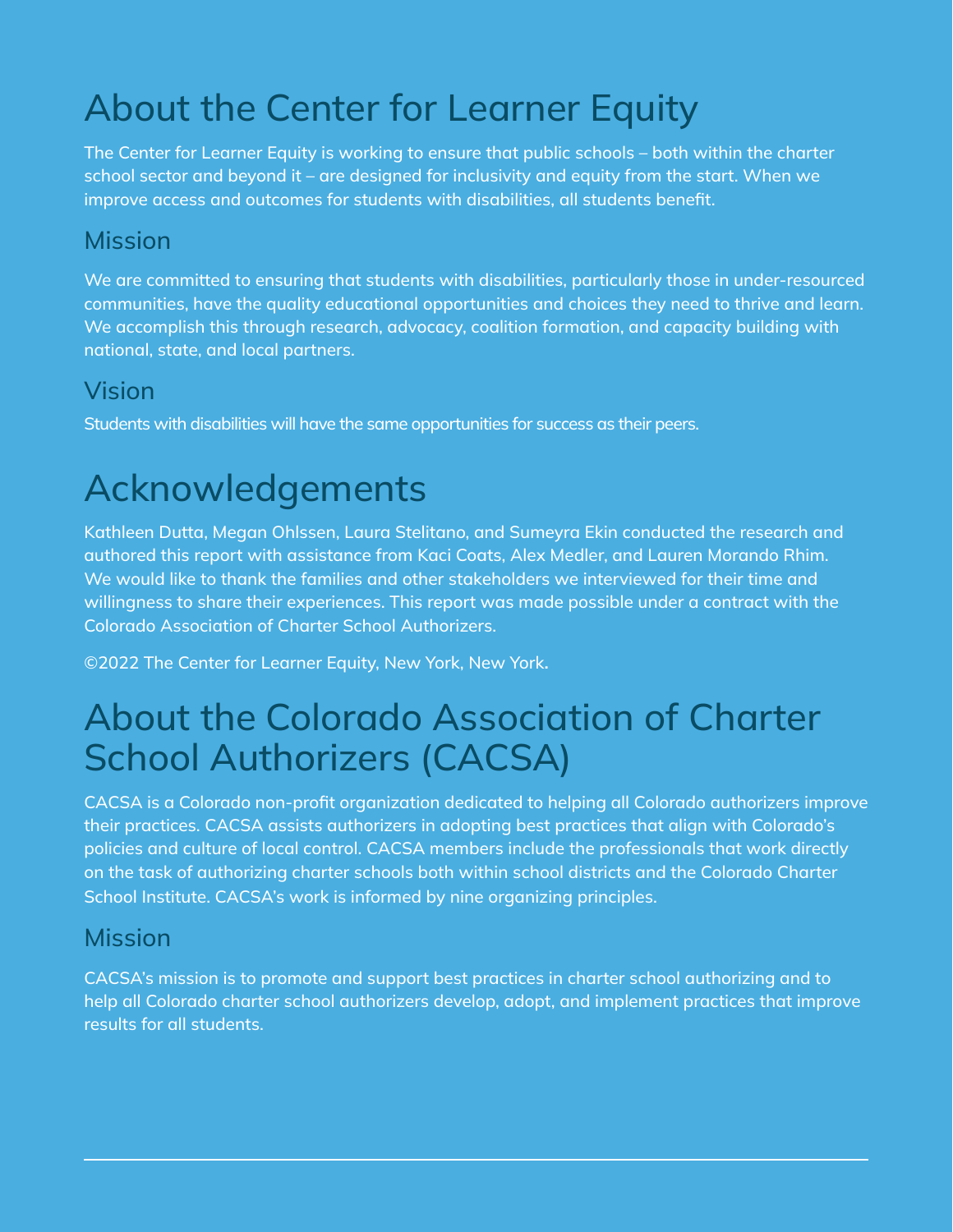## Executive Summary

### Purpose

Examining the experiences of families of students with disabilities seeking to exercise school choice is crucial to informing cogent policies and practices that will ensure equitable access. This report explores the perceptions and experiences of families of students with disabilities enrolled in charter and traditional district schools in Colorado.

### **Methods**

Research findings are based on 1) interviews with family advocates and families of students with disabilities; 2) family focus groups; and 3) a family survey. The research elevates the voices of a small sample of families of students with disabilities in Colorado but is not necessarily representative of all Colorado families of students with disabilities.

## Key Findings

- Families of students with disabilities reported a lack of awareness and misconceptions about school choices.
- Families have experienced difficulty finding information about how schools educate students with disabilities.
- Families of students with disabilities in traditional district schools perceive, often based on informal word of mouth, that charter schools will not be a good fit for their children given their disability.
- Families have been discouraged by charter school personnel from enrolling their child with a disability.
- Before enrolling in a charter school, families want reassurance that their child's needs could be met, but are confused about when to share Individualized Education Programs (IEPs) and the nuances of the enrollment, placement, and location determination processes.
- Families of students with disabilities that tried to utilize interdistrict choice have faced resistance from traditional district schools.
- Families' experiences highlight the need to create better means of communicating about school choice options, build teacher and principal capacity, expand the continuum of services in charter schools, and reduce reliance on family advocacy to improve school choice and the educational opportunities for and experiences of students with disabilities.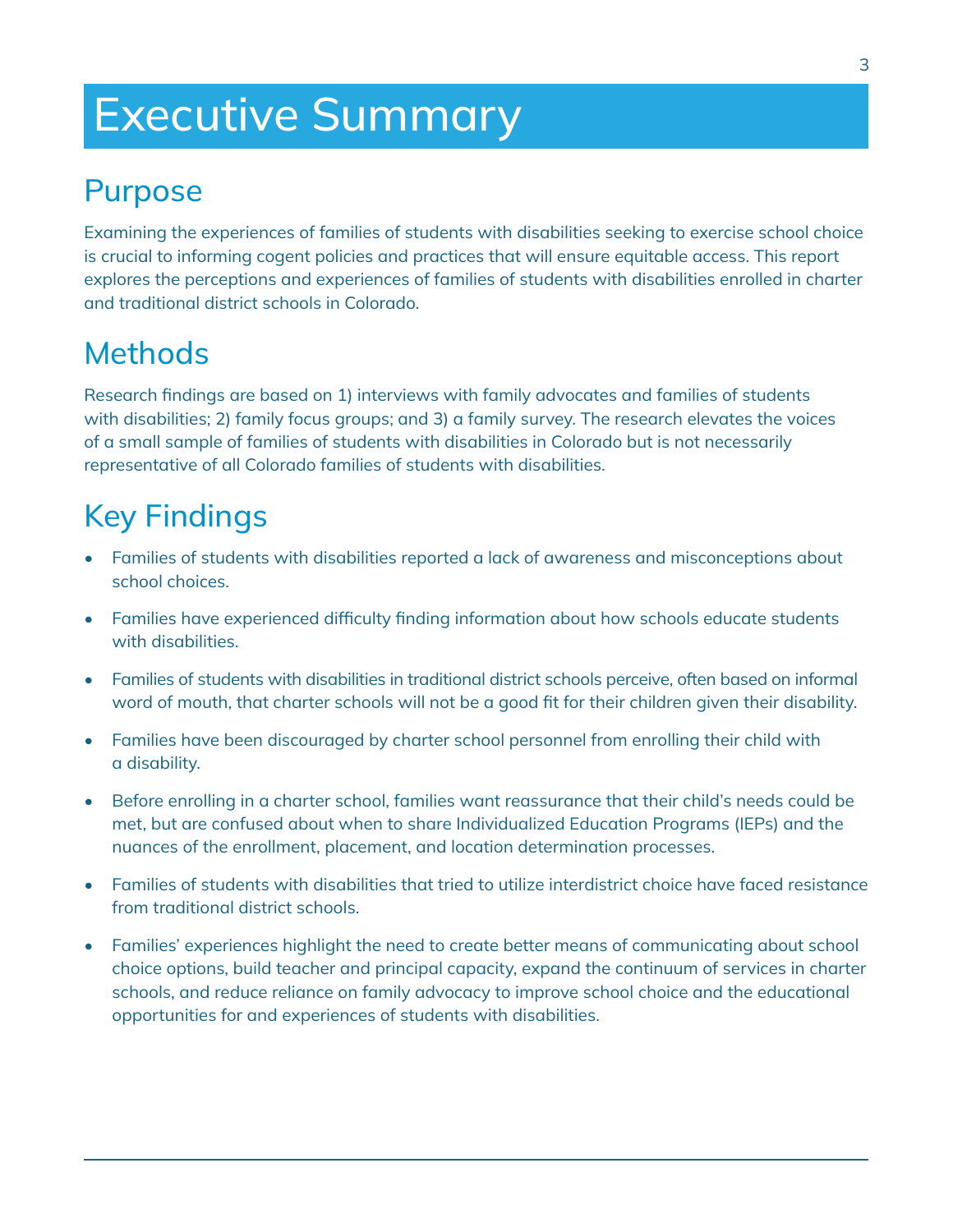### Key Recommendations

- Colorado Department of Education should enhance policy and accountability structures at all levels of the system by articulating clear expectations around roles, responsibilities, and performance metrics for the Colorado Department, authorizers, districts, and public schools – the entities responsible for implementing IDEA. These stakeholders need to report annual progress to build transparency about growth and ongoing opportunities for improvement.
- Colorado Department of Education should collaborate with authorizers, districts, and schools to identify strategies to build their capacity regarding exemplary instructional practices for educating students with disabilities (e.g., neurodiversity, inclusion, quality individualized education programs (IEPs), specially designed instruction, and anti-discrimination training), and families' rights under IDEA and to school choice. Capacity building needs to emphasize implementation and improvement cycles to ensure progress.
- Schools and districts should expand families' access to up-to-date information by compiling and disseminating programmatic descriptions annually, in multiple formats (e.g., online, printed, audio recordings), and in multiple languages.
- LEAs should implement accountability and support structures that foster the development of high-quality programming and services for students with disabilities in charter schools and traditional district schools. These structures should focus on leveraging qualitative and quantitative data to assess quality, providing relevant resources and training to schools, and measuring progress towards developing broader and effective continuums of service for students with moderate to significant needs.
- LEAs should conduct ongoing analyses of (1) the extent to which students with disabilities in the LEA have access to charter schools and interdistrict and intradistrict school choice options more broadly – including an examination of how transportation influences choice, and (2) the enrollment and outcomes of students with disabilities in the district – including those who require moderate to significant support – to surface potential over-identification of particular student subgroups.
- Charter school leaders should develop and implement a vision for the education of students with disabilities that builds on the charter school's overall model and incorporates this vision into staff recruitment and onboarding, as well as the school's website and printed materials that are physically and linguistically accessible to parents.
- Charter school leaders should audit their internal policies and practices related to educating students with disabilities (e.g., student placement process, program offerings and service models, discipline practices, staff allocation, recruitment, and enrollment) to inform the cycle of continuous improvement. The audit should be coupled with an analysis of key output and outcome data by disability type (e.g., placement decisions, enrollment and mobility, discipline actions, and academic achievement and growth).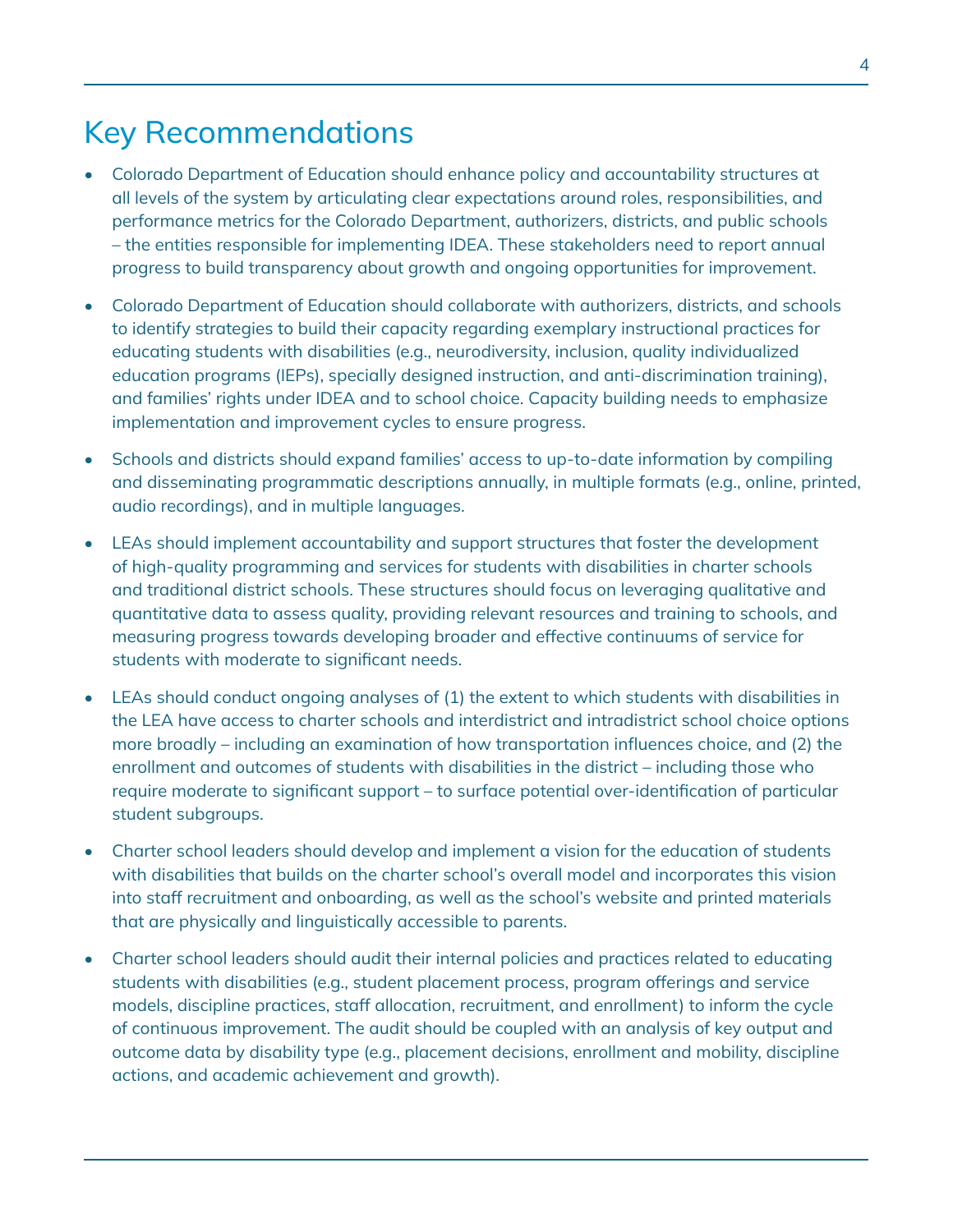## Table of Contents

| <b>Overview and Purpose</b>                                                           | 6  |
|---------------------------------------------------------------------------------------|----|
| Methodology                                                                           | 6  |
| <b>The Colorado Context</b>                                                           | 10 |
| <b>Findings</b>                                                                       | 11 |
| <b>Family Perceptions Regarding School Choice</b>                                     | 11 |
| Perceptions and Experiences with School Choice Enrollment                             | 15 |
| Needs for Improving Choice and Educational Experiences for Students with Disabilities | 20 |
| <b>Discussion</b>                                                                     | 23 |
| <b>Recommendations</b>                                                                | 24 |
| Appendix                                                                              | 27 |
| Appendix A. Family Survey Questions and Responses                                     | 27 |
| Appendix B. References                                                                | 30 |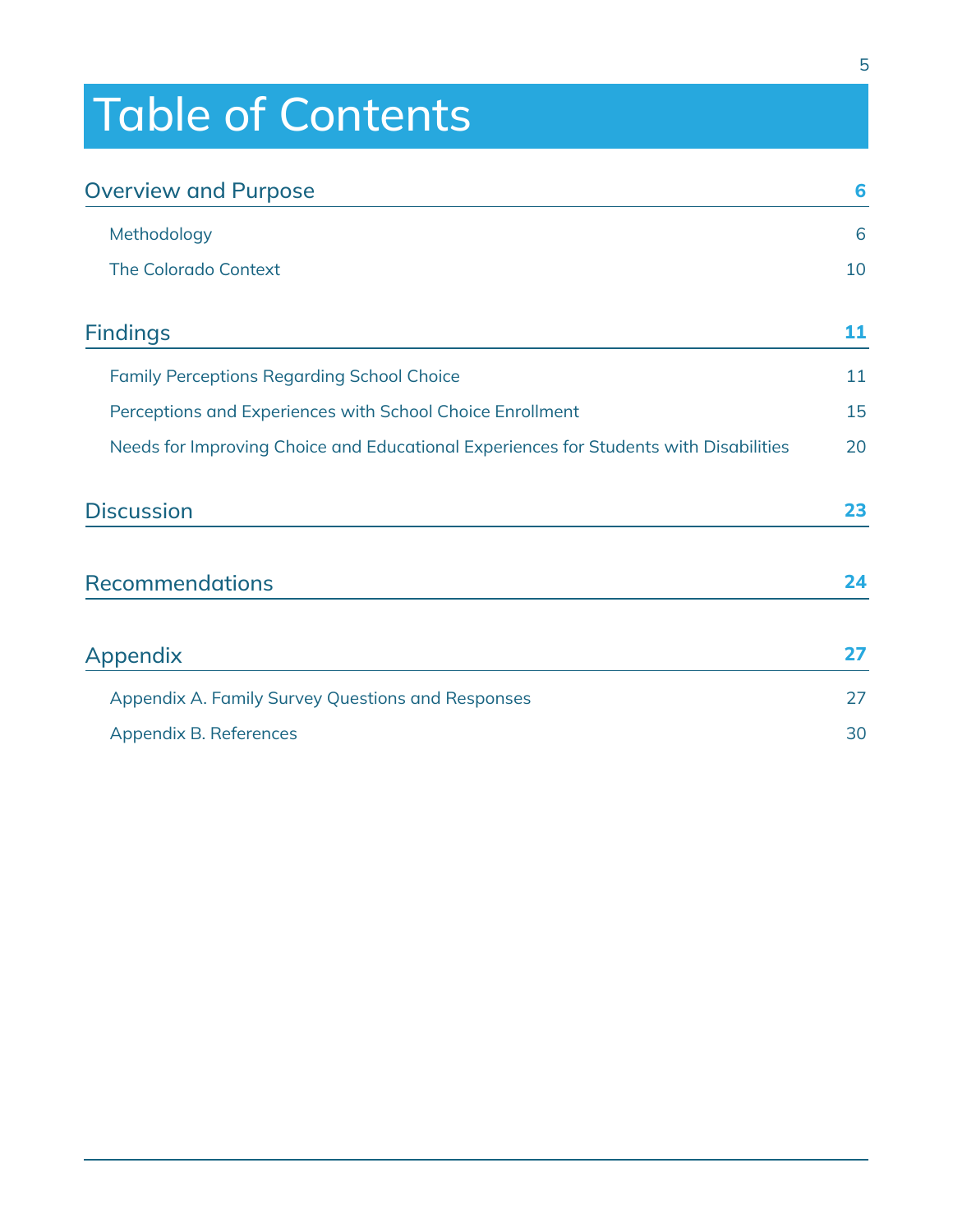## **Overview**

- "I think Colorado's great for choice for mainstream kids, absolutely. I think there are lots of choices."
- Parent of a child with a disability currently attending a traditional district school who previously attended a charter school

"I wouldn't say that there's any other school in the district or in the neighboring district that would really be any better – it doesn't matter if I have a choice or not. I don't think any of them are any better. They're run by the same district. The only big difference would be how the principal runs the school. So do we have a school of choice? I think so, but I think if you have a child with disabilities that's on an IEP, I think it's going to be scrutinized, and I think they'll turn it down."

– Parent of a child with a disability currently attending a traditional district school who previously attended a charter school

The idea that all families should be able to participate in school choice is foundational to the education system in Colorado. Statewide policies promote school choice for all families. However, this exploratory study found that families of students with disabilities can encounter significant variability and numerous barriers when trying to ensure the best possible educational experience for their children.

This report explores the perceptions and experiences of families of students with disabilities with school choice in Colorado. Included are the experiences of families of students with disabilities attending charter schools and traditional district schools.

This report examines the following research questions:

- 1. How do families of students with disabilities perceive school choice options in Colorado?
- 2. How do families of students with disabilities perceive or experience school choice enrollment processes in Colorado?
- 3. What do families and advocates believe is necessary to improve the educational experiences of students with disabilities interested in exercising school choice in Colorado?

### Methodology

Research findings are based on 1) interviews with parent advocates; 2) family focus groups; and 3) a family survey (Table 1).

Parent advocates and families were recruited throughout Colorado to voluntarily participate in interviews, focus groups, or the survey. Eight family advocacy organizations helped identify potential parent advocates and families to participate. For the survey and focus groups, seven advocacy organizations distributed the invitation to participate to their members. Families of students with disabilities currently enrolled in charter and traditional public schools were specifically recruited as key participants.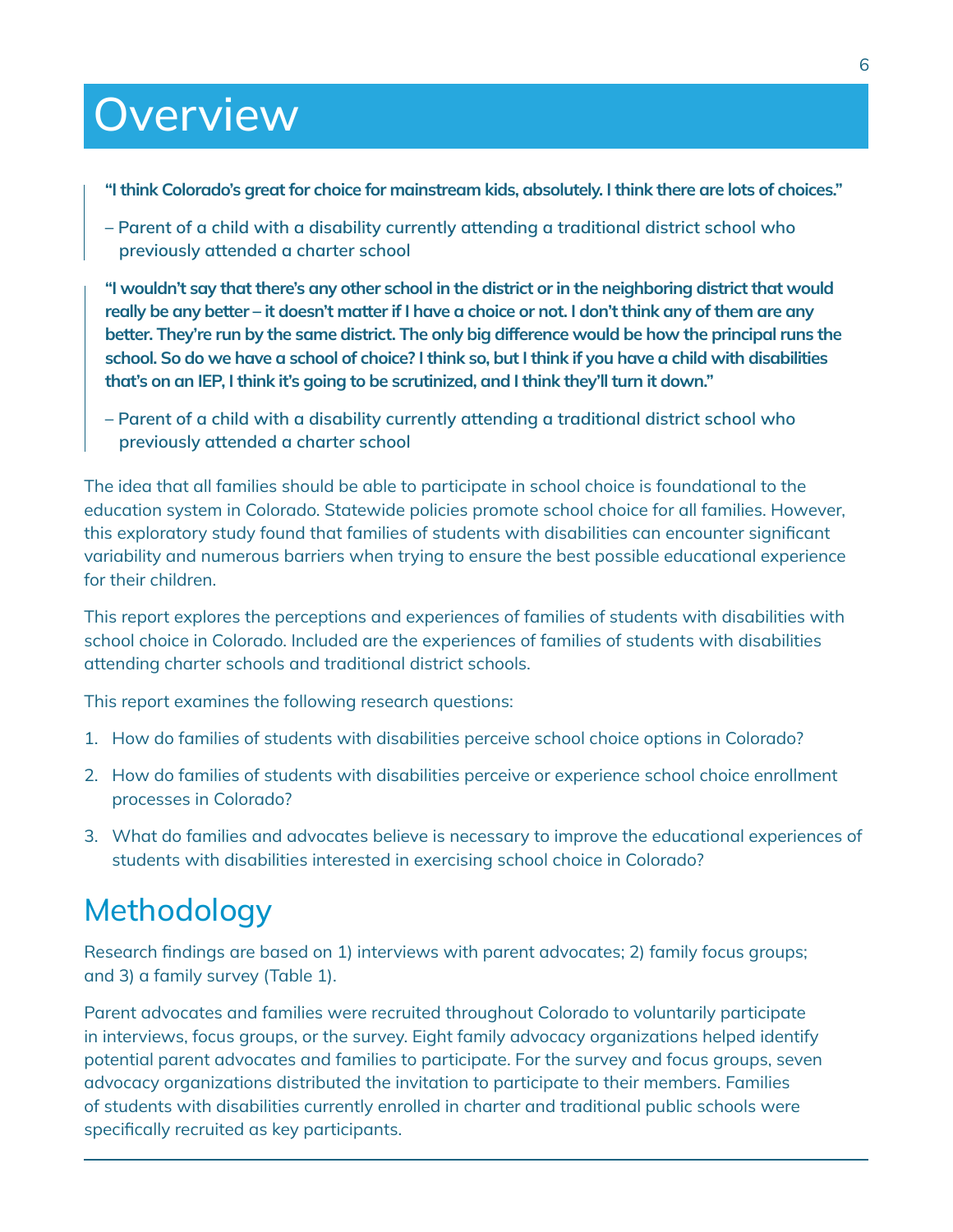| <b>Table 1. Summary of Interviewees</b> |                               |                                                                                                                                                                                                                                                                                                                                                                 |               |
|-----------------------------------------|-------------------------------|-----------------------------------------------------------------------------------------------------------------------------------------------------------------------------------------------------------------------------------------------------------------------------------------------------------------------------------------------------------------|---------------|
| <b>Data Source</b>                      | <b>Method</b>                 | <b>Description</b>                                                                                                                                                                                                                                                                                                                                              | <b>N</b> Size |
| <b>Parent</b><br><b>Advocates</b>       | <b>Interviews</b>             | 5 leaders of advocacy groups<br>$\bullet$<br>1 superintendent<br>$\bullet$<br>Note: At least five of these advocates also had children<br>with disabilities                                                                                                                                                                                                     | 6             |
| <b>Families</b>                         | <b>Focus Groups</b><br>Survey | 3 charter school families<br>$\bullet$<br>4 traditional district school families<br>$\bullet$<br>2 traditional district school families with previous<br>۰<br>charter school experience<br>12 charter school families<br>$\bullet$<br>19 traditional district school families<br>$\bullet$<br>Note: Families from 14 different school districts<br>participated | 9<br>31       |

The sample of parent advocates and families highlighted in this report is relatively small and not necessarily representative of all parent advocates or families of students with disabilities in Colorado. Nevertheless, the data provide insights into the lived experiences of a diverse range of families of students with disabilities. While a larger and more random sample would be preferable to generalize findings, given challenges in readily identifying families, it was beyond the scope of this project to draw from a broader sample. Restrictions associated with the COVID-19 pandemic compounded these challenges. Nevertheless, even on a smaller scale, understanding families' lived experiences with the choice system is essential to identifying aspects of the system that may not be working as intended.

Research conducted for a previous report: [Expanding Access, Improving Quality: How LEAs and](https://www.centerforlearnerequity.org/news/expanding-access-improving-quality-how-local-education-agencies-and-charter-schools-can-equitably-provide-high-quality-school-choice-options-to-all-students-with-disabilities-in-colorado/?preview_id=2320&preview_nonce=d281b5d59a&post_format=standard&_thumbnail_id=-1&preview=true)  [Charter Schools can Equitably Provide High-Quality School Choice Options to All Students with](https://www.centerforlearnerequity.org/news/expanding-access-improving-quality-how-local-education-agencies-and-charter-schools-can-equitably-provide-high-quality-school-choice-options-to-all-students-with-disabilities-in-colorado/?preview_id=2320&preview_nonce=d281b5d59a&post_format=standard&_thumbnail_id=-1&preview=true)  [Disabilities \(Center for Learner Equity \[CLE\], 2022\)](https://www.centerforlearnerequity.org/news/expanding-access-improving-quality-how-local-education-agencies-and-charter-schools-can-equitably-provide-high-quality-school-choice-options-to-all-students-with-disabilities-in-colorado/?preview_id=2320&preview_nonce=d281b5d59a&post_format=standard&_thumbnail_id=-1&preview=true) supplements the data collected from advocates and family members.<sup>1</sup> Qualitative data from Colorado stakeholders, including LEA and district administrators, was collected as part of that report and is utilized to provide additional context regarding the issues presented by parents. Descriptions and explanations of relevant state and federal special education policies examined as part of that report are also referenced to add context to families' experiences.

1 This report included interviews with key stakeholders, a focus group with charter school educators, and an examination of the policies, structures, and practices that impact students with disabilities in Colorado.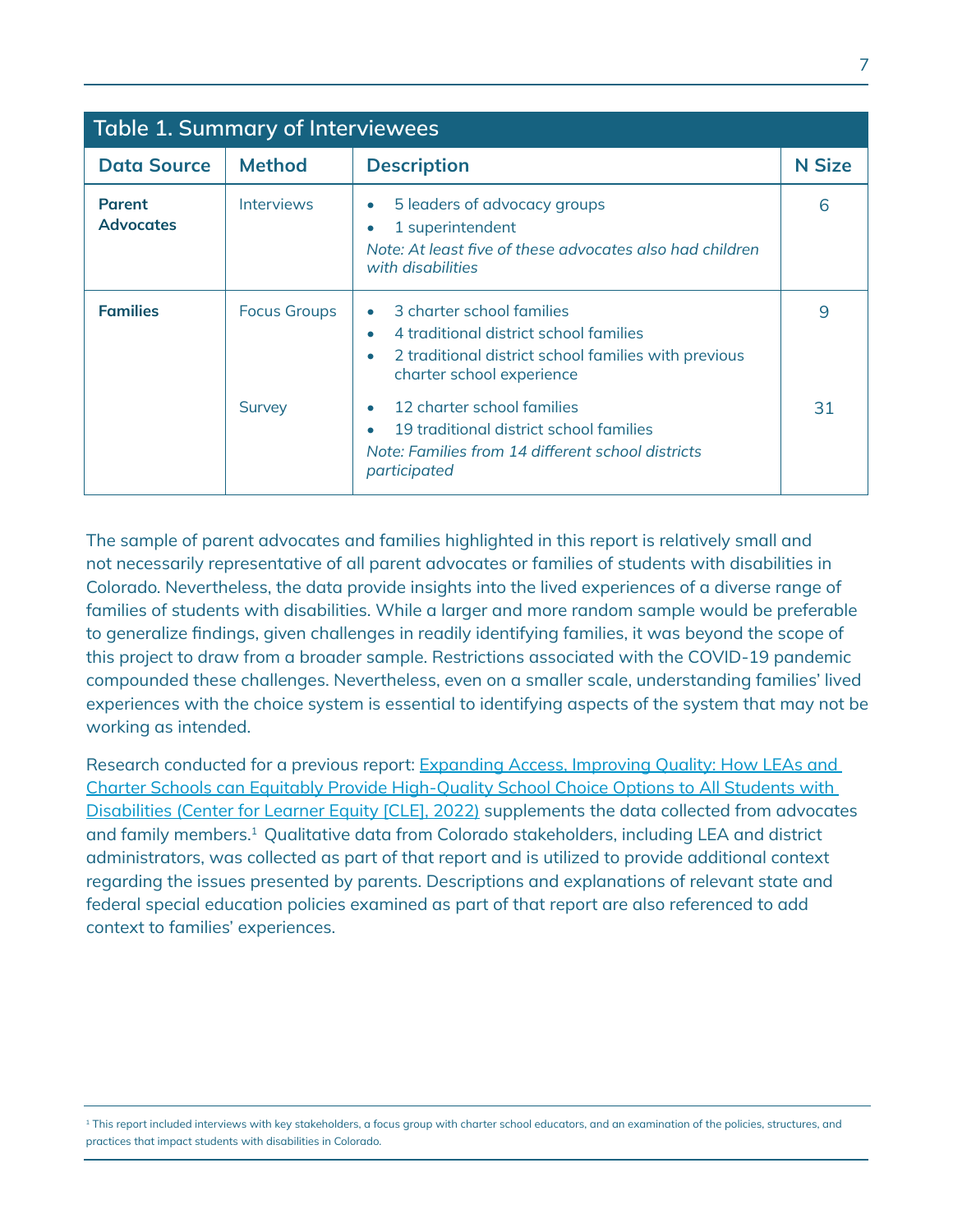#### This report uses the following key terms:

| <b>Families</b>                                                                                        | Throughout the report, the term "families" is used, rather than parents, to be the<br>most inclusive of different caregiver arrangements. For context, most family focus<br>group members were parents an-d one was a grandparent who had adopted her<br>grandchild with a disability.                                                                                                                                                                                                                                                                                                                                                                 |
|--------------------------------------------------------------------------------------------------------|--------------------------------------------------------------------------------------------------------------------------------------------------------------------------------------------------------------------------------------------------------------------------------------------------------------------------------------------------------------------------------------------------------------------------------------------------------------------------------------------------------------------------------------------------------------------------------------------------------------------------------------------------------|
| <b>Individuals with</b><br><b>Disabilities</b><br><b>Education Act</b><br>(IDEA)                       | The Individuals with Disabilities Education Act (IDEA) is a federal law that outlines<br>the rights of children with disabilities from birth to high school graduation or age<br>21. IDEA ensures all children with disabilities receive a "free appropriate public<br>education" (The Individuals with Disabilities Education Act [IDEA], 2004).                                                                                                                                                                                                                                                                                                      |
| <b>Free appropriate</b><br>public education<br>(FAPE) and<br>least restrictive<br>environment<br>(LRE) | Children with disabilities are guaranteed the right to a "free appropriate public<br>education" (FAPE) in the "least restrictive environment" (LRE) (IDEA, 2004). The<br>LRE requirement ensures that to the maximum extent appropriate, students with<br>disabilities are educated alongside their general education peers and that any<br>removal of a student with a disability from the general educational environment<br>can only occur if the nature or severity of the disability is such that the student<br>is unable to make satisfactory progress with the use of supplementary aids and<br>services in the general education environment. |
| <b>Local education</b><br>agencies (LEAs)                                                              | A Local Education Agency (LEA) refers to "a public board of education or other<br>public authority within a state that maintains administrative control of public<br>elementary or secondary schools in a city, county, township, school district or other<br>political subdivision of a state" (IDEA, 2004).                                                                                                                                                                                                                                                                                                                                          |
|                                                                                                        | Colorado also uses the term "administrative unit (AU)" to describe "a school district,<br>board of cooperative educational services (BOCES), multi-district administrative<br>unit, or the Colorado Charter School Institute (CSI), that is providing educational<br>services to exceptional children, and that is responsible for the local administration"<br>of state rules related to special education (Rules (for the) Administration of the<br>Exceptional Children's Educational Act [ECEA], 2015).                                                                                                                                            |
|                                                                                                        | For this report, the terms LEA and school district are used synonymously. However,<br>there are subtle differences (e.g., administrative units can contain multiple LEAs but<br>are also LEAs for other purposes). The Colorado Charter School Institute (CSI) is<br>also an LEA. Findings from the report can also apply to BOCES, which are classified<br>as AUs rather than LEAs (Colorado BOCES Association, n.d.).                                                                                                                                                                                                                                |
| <b>Location</b><br>determination                                                                       | Location determination refers to the physical building or school location where the<br>student will receive FAPE, as outlined in the student's IEP. In Colorado, LEAs have<br>the authority to make location determination decisions for students with disabilities<br>after the IEP team has determined the student's placement (i.e., special education<br>and related services).                                                                                                                                                                                                                                                                    |
| <b>Placement</b>                                                                                       | Placement refers to the types of education settings, special education, and related<br>services (e.g., specially designed instruction) the student needs, as outlined in<br>their IEP. Placement includes the overall time the student will spend in the general<br>education classroom (Colorado Department of Education, 2017).                                                                                                                                                                                                                                                                                                                      |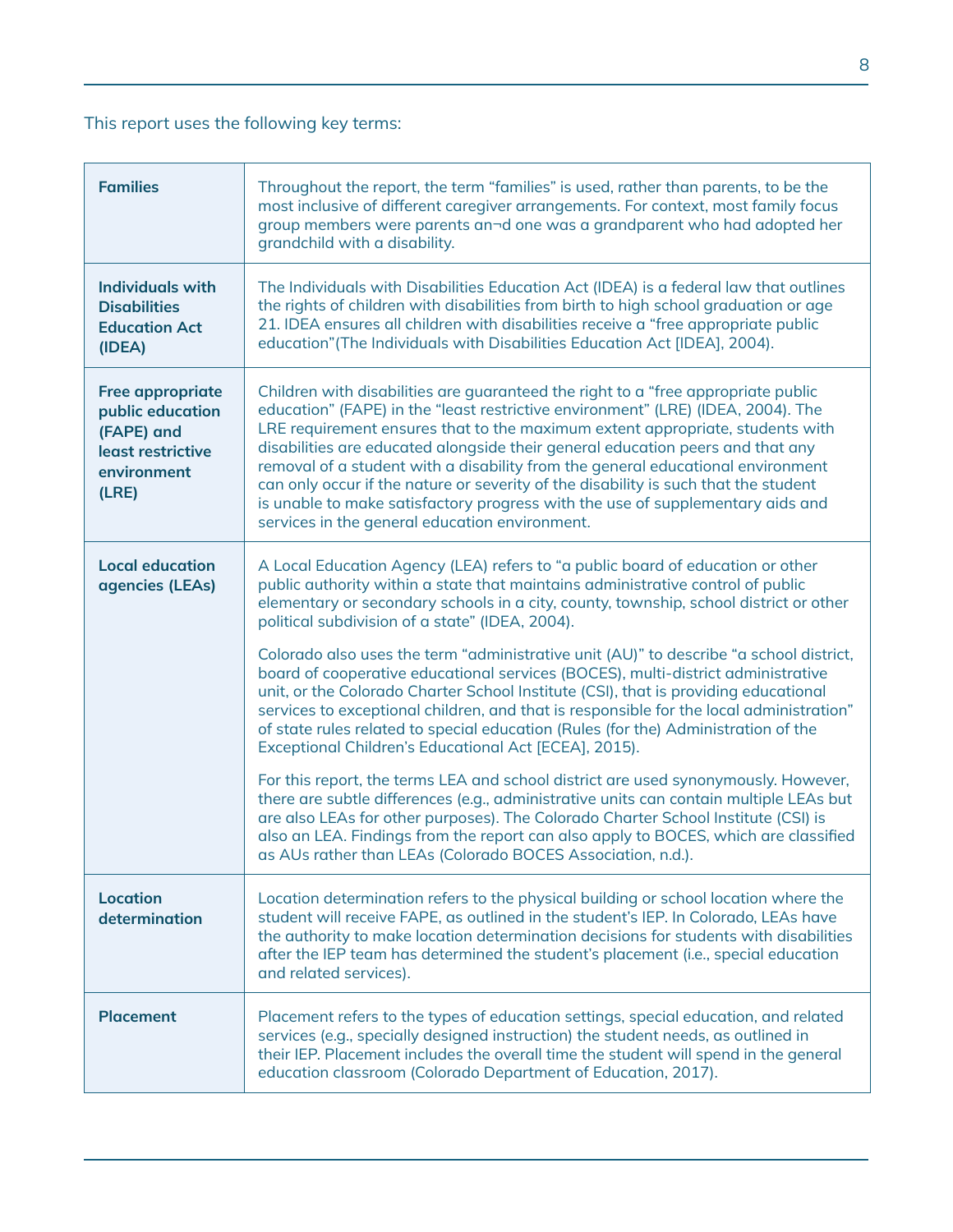| <b>School choice</b> | In Colorado, families have access to school choice within their district (intradistrict)<br>and outside of their district (interdistrict). Intradistrict choice refers to the process<br>by which families can choose which type of school they want their child to attend                                                                                                                                                                                                                                                                                                                                                                                                |
|----------------------|---------------------------------------------------------------------------------------------------------------------------------------------------------------------------------------------------------------------------------------------------------------------------------------------------------------------------------------------------------------------------------------------------------------------------------------------------------------------------------------------------------------------------------------------------------------------------------------------------------------------------------------------------------------------------|
|                      | within the district in which they reside. For example, a family may have access to<br>traditional district schools, charter schools, magnet schools, virtual schools, etc.,<br>that are all located within the school district in which they reside. Interdistrict choice<br>refers to the process by which a family can enroll their child in a different school<br>district than the one in which they live. For example, if a family opts to send their<br>child to a charter school outside of their geographic school district, they exercise<br>interdistrict choice. Intradistrict choice is far more common than interdistrict choice<br>(Ragland & Hulse, 2018). |

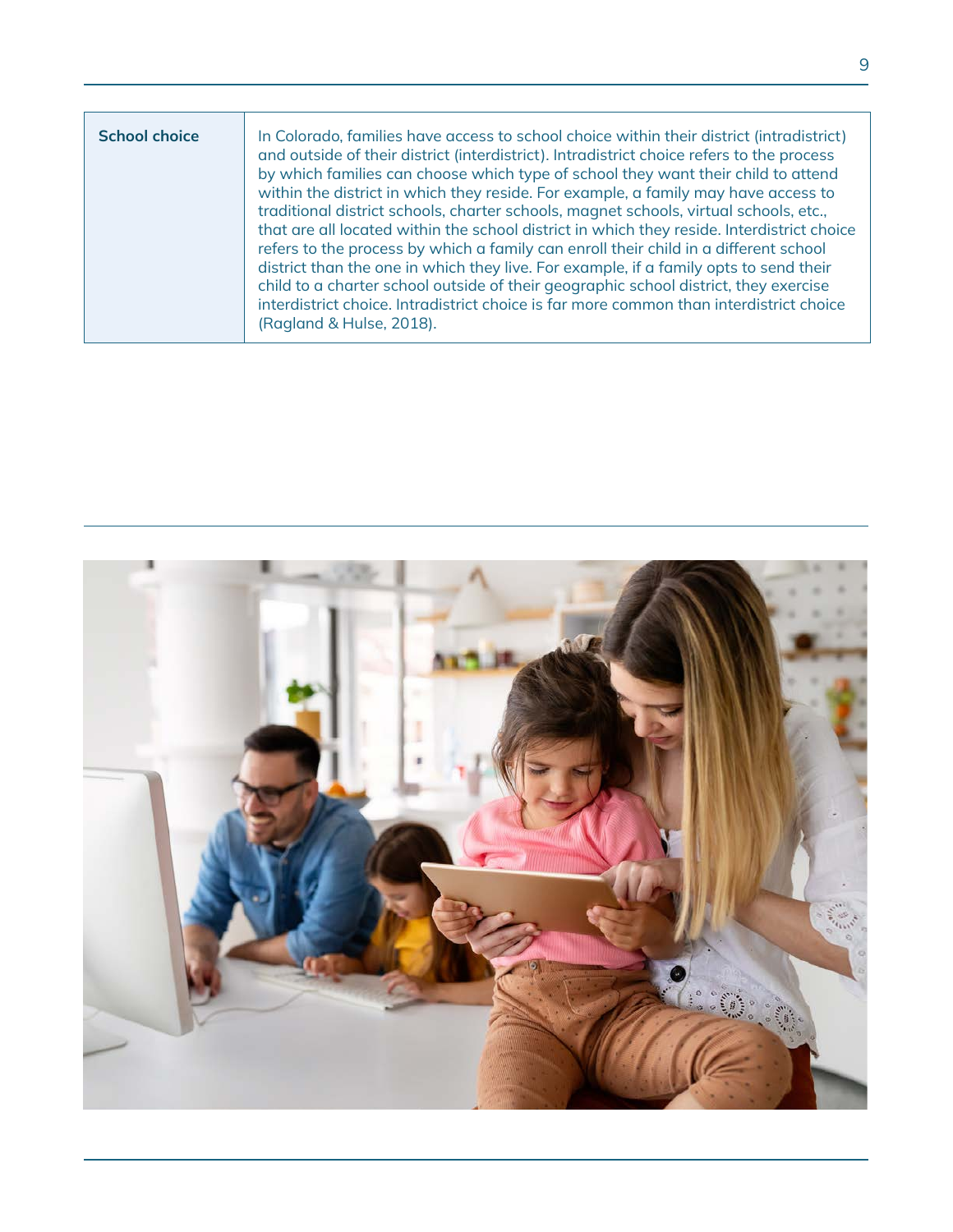The interview, survey, and focus group protocols asked advocates and families about their perceptions and experiences with school choice in general. While families in Colorado can exercise both intradistrict and interdistrict choice, families rarely specified the type of choice they were referring to when sharing their perceptions and experiences. One finding refers specifically to challenges related to interdistrict choice, as specified by several focus group participants in their remarks. Otherwise, perceptions and experiences described in the Findings section may refer to intradistrict or interdistrict choice. More broadly, families' accounts suggest that they may not know the difference between these two types of school choice.

### The Colorado Context

The following statewide policies shape how families of students with disabilities experience and access charter schools and school choice more broadly:

- 1. Families in Colorado can enroll their children in a different public school (including traditional district, charter, magnet, and online schools) within the district in which they reside if space is available (i.e., intradistrict choice).
- 2. Families in Colorado can enroll their children in a public school within a district different from the one they reside if space is available (i.e., interdistrict choice).
- 3. As public schools, charter schools have a responsibility to adhere to the IDEA and provide students with disabilities a free appropriate public education (FAPE) in the least restrictive environment (LRE).
- 4. As the LEA, school districts have the authority to determine the location of services for students with disabilities to ensure they receive FAPE in the LRE.

For more information on the roles and responsibilities of different government entities related to special education, refer to the report: Expanding Access, Improving Quality: How LEAs and Charter [Schools can Equitably Provide High-Quality School Choice Options to All Students with Disabilities](https://www.centerforlearnerequity.org/news/expanding-access-improving-quality-how-local-education-agencies-and-charter-schools-can-equitably-provide-high-quality-school-choice-options-to-all-students-with-disabilities-in-colorado/?preview_id=2320&preview_nonce=d281b5d59a&post_format=standard&_thumbnail_id=-1&preview=true)  [\(CLE, 2022\).](https://www.centerforlearnerequity.org/news/expanding-access-improving-quality-how-local-education-agencies-and-charter-schools-can-equitably-provide-high-quality-school-choice-options-to-all-students-with-disabilities-in-colorado/?preview_id=2320&preview_nonce=d281b5d59a&post_format=standard&_thumbnail_id=-1&preview=true)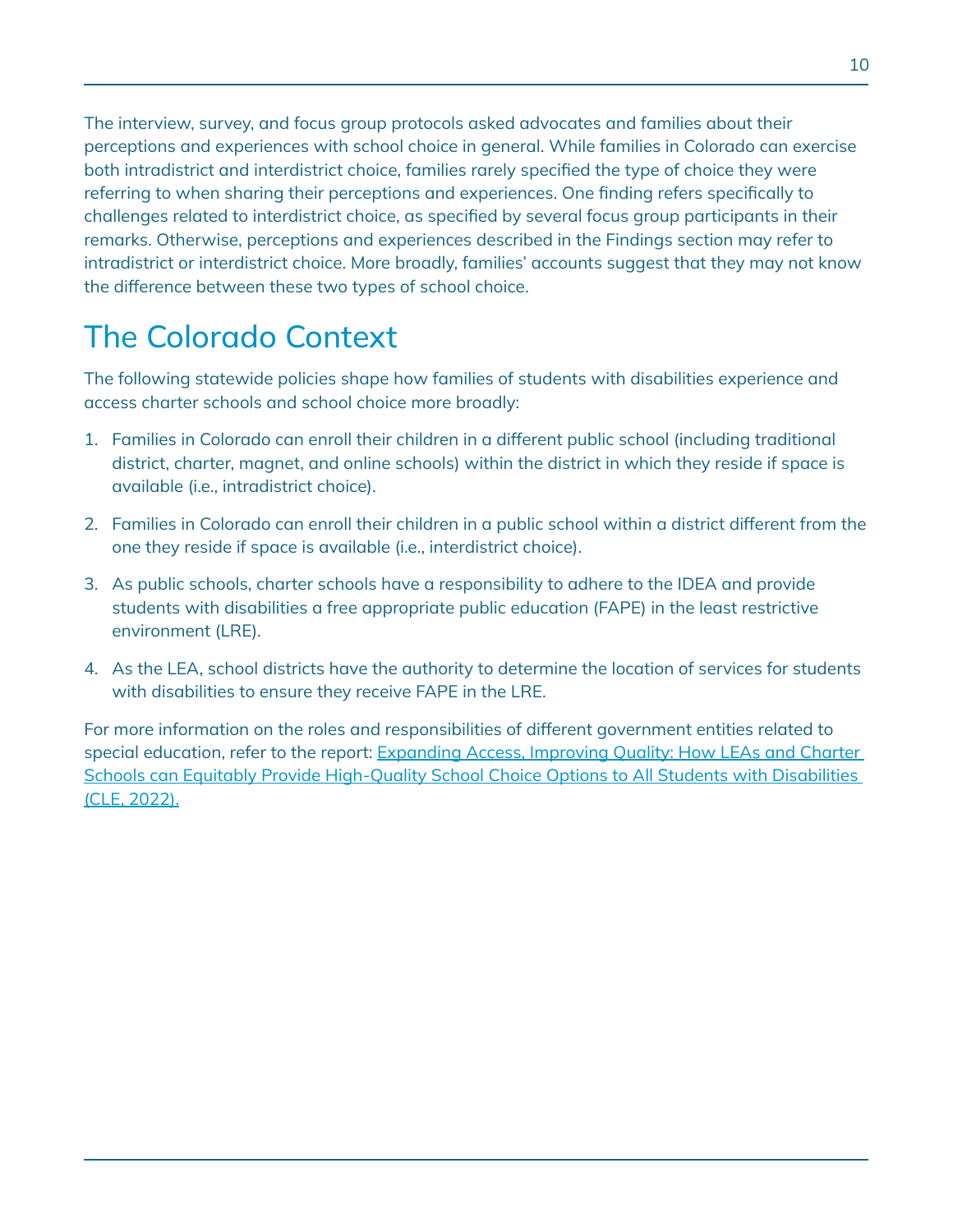## Findings

In the subsequent sections, key findings that correlate to each of the research questions are presented:

- 1. Family perceptions regarding school choice: How do families of students with disabilities perceive school choice options in Colorado?
- 2. Perceptions and experiences with school choice enrollment: How do families of students with disabilities perceive or experience school choice enrollment processes in Colorado?
- 3. Needs for improving the educational experiences for students with disabilities: What do families and advocates believe is necessary for improving the educational experiences of students with disabilities interested in exercising school choice in Colorado?

### Family Perceptions Regarding School Choice

Families expressed several common themes regarding their perceptions of the opportunity to exercise school choice for their children with disabilities. These include: (1) a lack of awareness or misconceptions about how school choice works in Colorado; (2) difficulty finding information about how schools educate students with disabilities; and (3) perceptions that charter schools are generally not adept in educating students with disabilities.

#### Many families lack awareness or have misconceptions about how school choice works in Colorado.

"The reason we probably are in [traditional district<sup>2</sup>] schools is more that the IEP is definitely followed and supported, and there are legal ramifications if they do not support the IEP. So, that is one reason that we are in this school versus maybe [a] charter school."

– Parent of a child with a disability in a traditional district school

Focus group conversations reveal several misconceptions or areas where families lack information about their rights related to school choice. The quote above shows a misunderstanding, shared by several other focus group members, that charter schools do not have the same legal obligations to educate students with disabilities as traditional district schools. This misconception contributes to additional experiences families shared, which are discussed in upcoming findings sections (e.g., discouraging enrollment or resistance to families' attempts to enroll). Additionally, the majority of focus group participants were not aware that they could try to enroll their child in a different school district than the one they reside in (i.e., interdistrict choice). According to the families in our research sample, these issues often prevented them from moving forward with exploring school choice options for their children with disabilities.

<sup>&</sup>lt;sup>2</sup> The word "public" was replaced to provide clarity. Charter schools are public schools. This parent was referring to the traditional district school her child attends.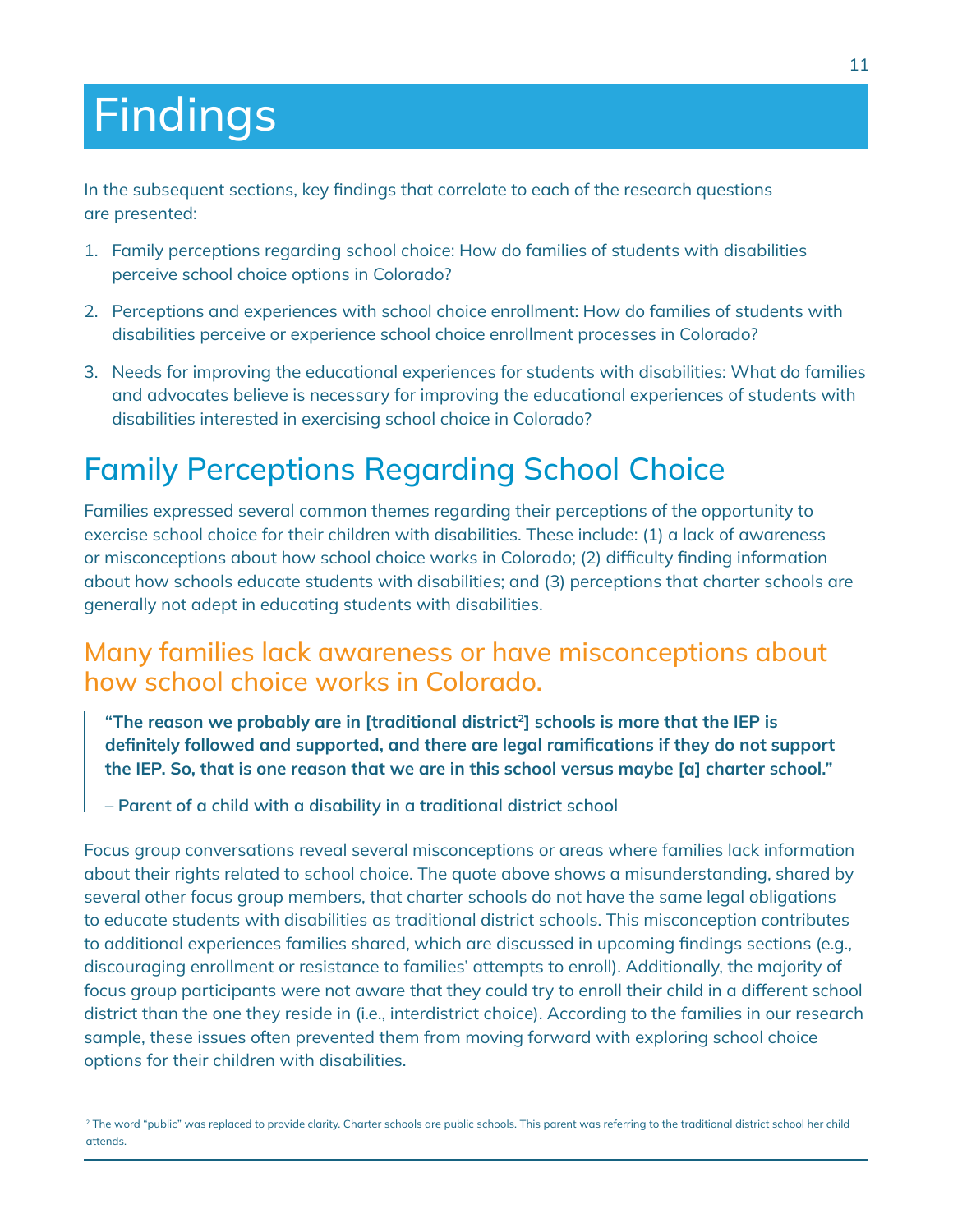#### Families have difficulty finding information about how schools educate students with disabilities, including the services they provide.

"I was almost on the edge of losing it because as I said, I spent so many hours, so many days, a great amount of time being frustrated trying to find a school that was a good fit… there's no place where my child can attend, where they can feel safe and accepted."

– Parent of a child with a disability attending a charter school

Focus group participants describe spending excessive time trying to discern which school would be best for their child. In the family survey, families reported that their top priorities when selecting a school for their child with a disability include: (1) providing special education services; (2) employing teachers qualified to work with students who have special education needs; (3) welcoming students with different learning abilities and styles; and (4) providing children the opportunity to participate in general education classrooms (see Figure 1 and Table A1 in the Appendix for additional details). These survey responses and families' focus group responses suggest that understanding school services and philosophies for educating students with disabilities are top of mind when researching and selecting schools. In the focus groups, families expressed frustration that such information is difficult to find. One family member described their desire for more school search information relevant to programming and resources for children with disabilities in the following manner: "I went online, and I started reading a lot about new schools around my area. And I just wish there were more resources that were disability-centered for children with special needs. There's a whole spectrum of special needs, and we need more resources for parents like us."

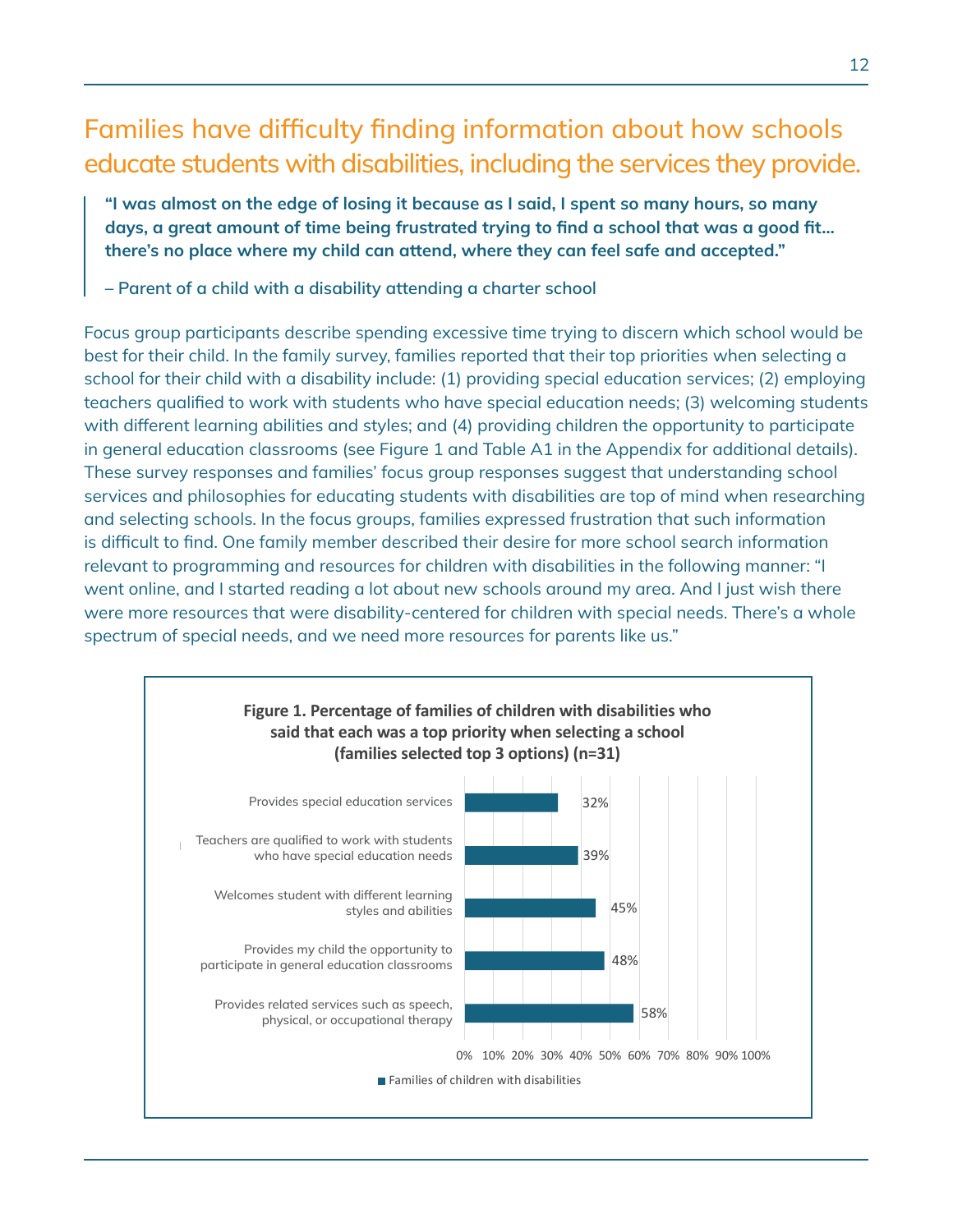The lack of easily accessible information regarding school choice options likely deters some families from considering options outside of their assigned traditional district schools. When asked if they can get the information they need to select the best school choice option for their child, just under half of the families with children in traditional district schools reported that they can. This compares to 92% of families with children in charter schools. The remaining half of families of students in traditional schools reported that they could not get the information they needed or did not look for any information about different schools (see Figure 2 and Table A2 in the Appendix for additional details). These survey responses may indicate that access to information is a determining factor in exercising choice. Differences in charter and traditional district school families' survey responses may also be driven by inherent selection bias. For instance, charter school families have elected to seek out and enroll their children in a charter school. Therefore by definition, because they successfully "selected" to enroll in a charter school, they may already have a different level of experience with seeking school choice information.

A family member with a child attending a traditional district school explained that their child's current school provides little support with researching school choice options: "It's been really hard trying to find other schools that fit what my kid is used to, and it takes so much time and so much effort, and it's just, it almost seems impossible. And it doesn't really seem like even the [traditional district] school that he's in is kind of willing to help look for another school that could potentially be a better fit for him." For some families, their inability to find information about how schools teach students with disabilities and the specific services they provide leads them to conclude that school choice options are not available for students with disabilities. As one family member stated, "I just feel like school choice shouldn't be that closed for kids on IEPs or kids with disabilities. There should be more schools that are open to students with disabilities, more schools that are capable of it, and prepared for it."

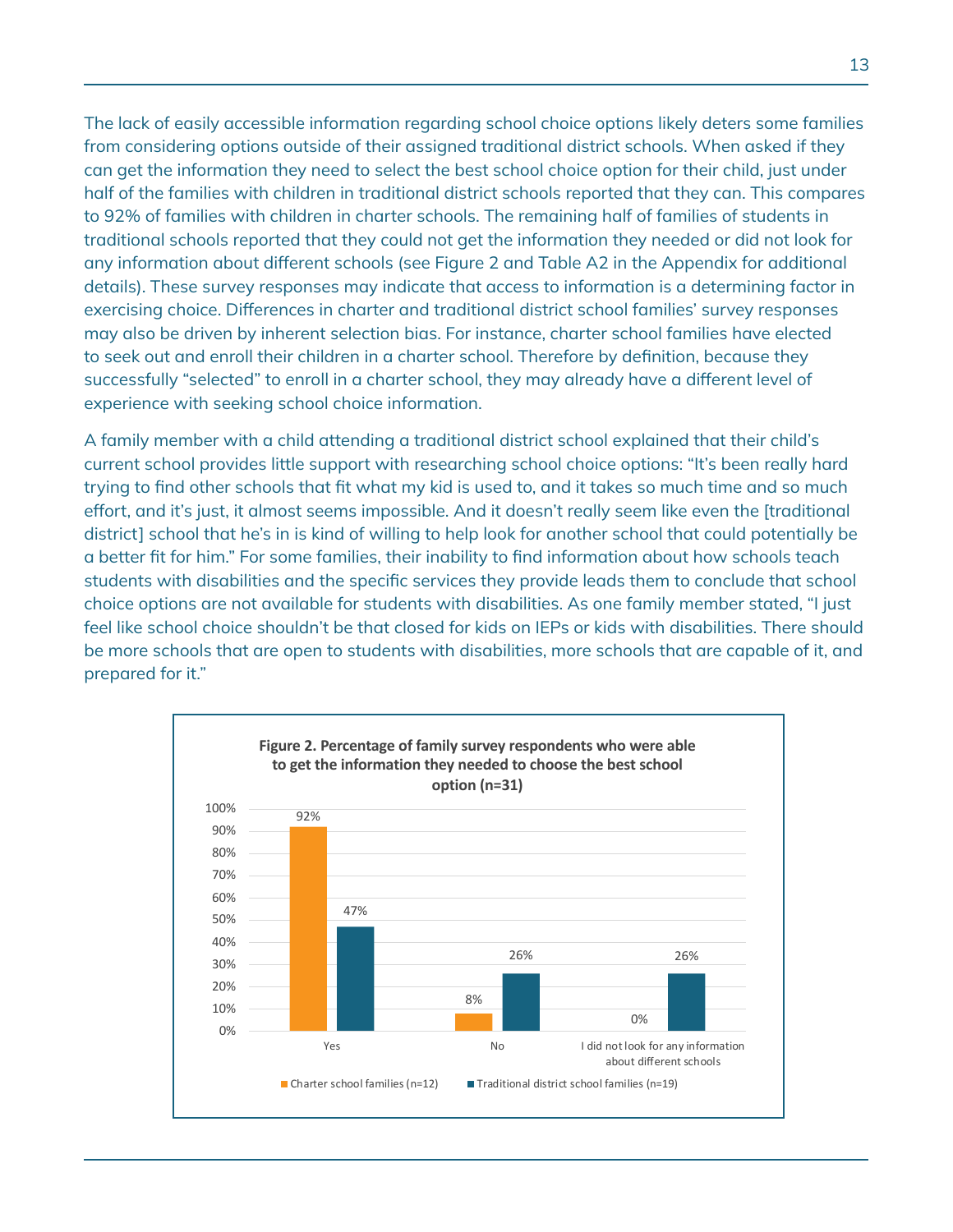For many focus group families, researching school choice options felt overly time-consuming and daunting. One family member described how tiring it became for them to research school options on top of taking care of their family and working: "I was online several hours, several days a week, and it was exhausting, really exhausting because both of my children have a lot of therapy sessions, so there's a lot of communicating, and I'm a lone parent. So, commuting from school and back, and then therapies, I had to find time to search for schools in between everything. If there were more resources about schools – it shouldn't be this hard. It's taken a lot of hours, a lot of time."

Families of students with disabilities in traditional district schools generally believe, often based on word of mouth, that charter schools will not be a good fit for their child's needs.

"As a parent of a student who went through special education, and as a community member, I think there's a stigma with charter schools that they can't and won't serve students with disabilities."

– Parent advocate and parent of an adult with a disability

Families with children enrolled in traditional district schools expressed a pervasive belief that charter schools do not educate students with disabilities well. Many families reported basing these perceptions on informal word of mouth. Families with children enrolled in traditional district schools described stories from others about charter schools denying enrollment to students with disabilities or failing to implement IEPs of the children with disabilities who do enroll. These negative perceptions of charter schools influenced families' school choice decisions in some instances.

For example, one focus group participant from a rural area considered sending her children to two nearby charter schools. However, school personnel determined that her child was eligible for special education services. Once she knew her child would have an IEP, she no longer wanted to explore enrolling her child in a charter school: "We only have two charter schools in [our district, School X and School Y<sup>3</sup>], and I toured both of them. I was really set on School X because I loved the way that they would take the themes and spread them across each subject…It just seemed like a really ideal situation, and so I was very excited about that. Still, the minute I found out my daughter needed to be on an IEP, I knew it wouldn't work because the charter schools in [our district] are not known for helping kids with IEPs, especially School X." She shared that there's an established narrative in her community that charter schools will not provide adequate services to students with disabilities.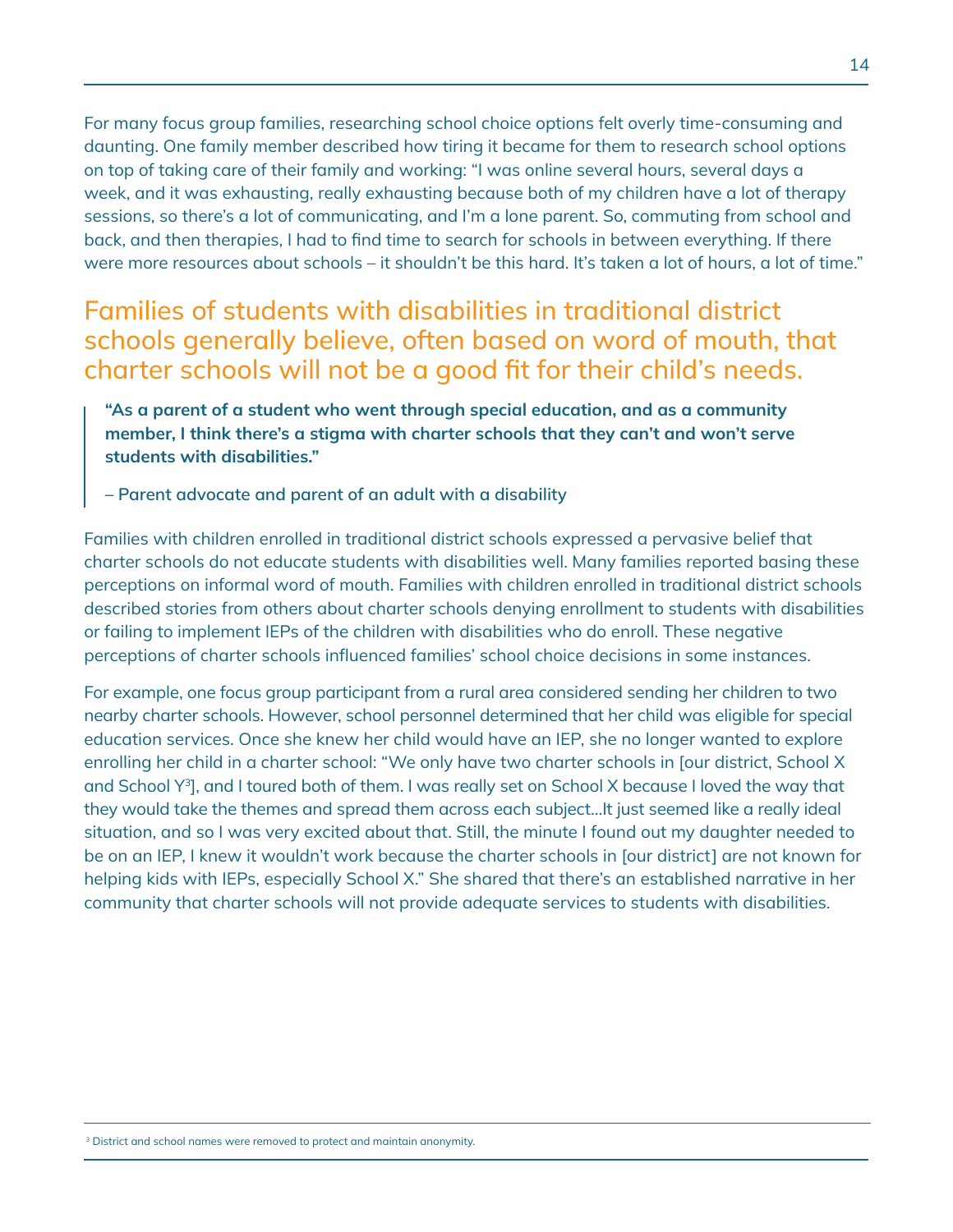An LEA administrator interviewed for the previous report provided some relevant insight into how specific charter school models, such as college preparatory schools, may inadvertently communicate that they are not appropriate fits for students with disabilities. The LEA administrator explained, "Some of our charter schools, based on their programming, and based on their design, are kind of by nature a little less accommodating to kids with special needs, or they can be. If you've got a school that messages itself as college prep, no excuses, that kind of a school, they're going to be maybe not quite as accommodating to a student with special needs as maybe a Montessori or a Waldorf school might be. It really varies from school to school." It is important to note that all public schools, including charter schools, are legally obligated to ensure students with disabilities receive FAPE in the LRE regardless of their educational model (IDEA, 2011).

#### Perceptions and Experiences with School Choice Enrollment

Three themes emerged regarding families' perceptions and experiences with school choice enrollment: (1) some families were discouraged by charter schools from enrolling their child with a disability; (2) families sought reassurance that schools could meet their child's needs before enrolling them in a new school; and (3) families that tried to utilize interdistrict choice<sup>4</sup> faced resistance from traditional district schools.

#### Some families reported being discouraged by charter schools from enrolling their child with a disability.

"There was actually one charter school that we looked at, but they reviewed my son's IEP. …They were honest with us. They said they didn't really think it would be the best fit for him. And the way they ran their program, it really wouldn't have been a good fit. I don't think they really cater to kids on the spectrum. I mean, they say they accept people with IEPs and stuff, but it really wouldn't have fit my son's needs. And my son is considered more high functioning than anything, but even still, it wouldn't be a good fit for him, but they at least told me that. They said they wouldn't deny anyone, but I didn't want to see him struggle either. So, we didn't go ahead with that choice."

– Parent attempting to enroll her child with a disability in a charter school

<sup>4</sup> As noted in the "Methods" section, some families raised specific challenges with interdistrict choice but otherwise, parents did not differentiate between the two potential types of choice. Of note, intradistrict choice is far more common than interdistrict choice in Colorado (Ragland & Hulse 2018).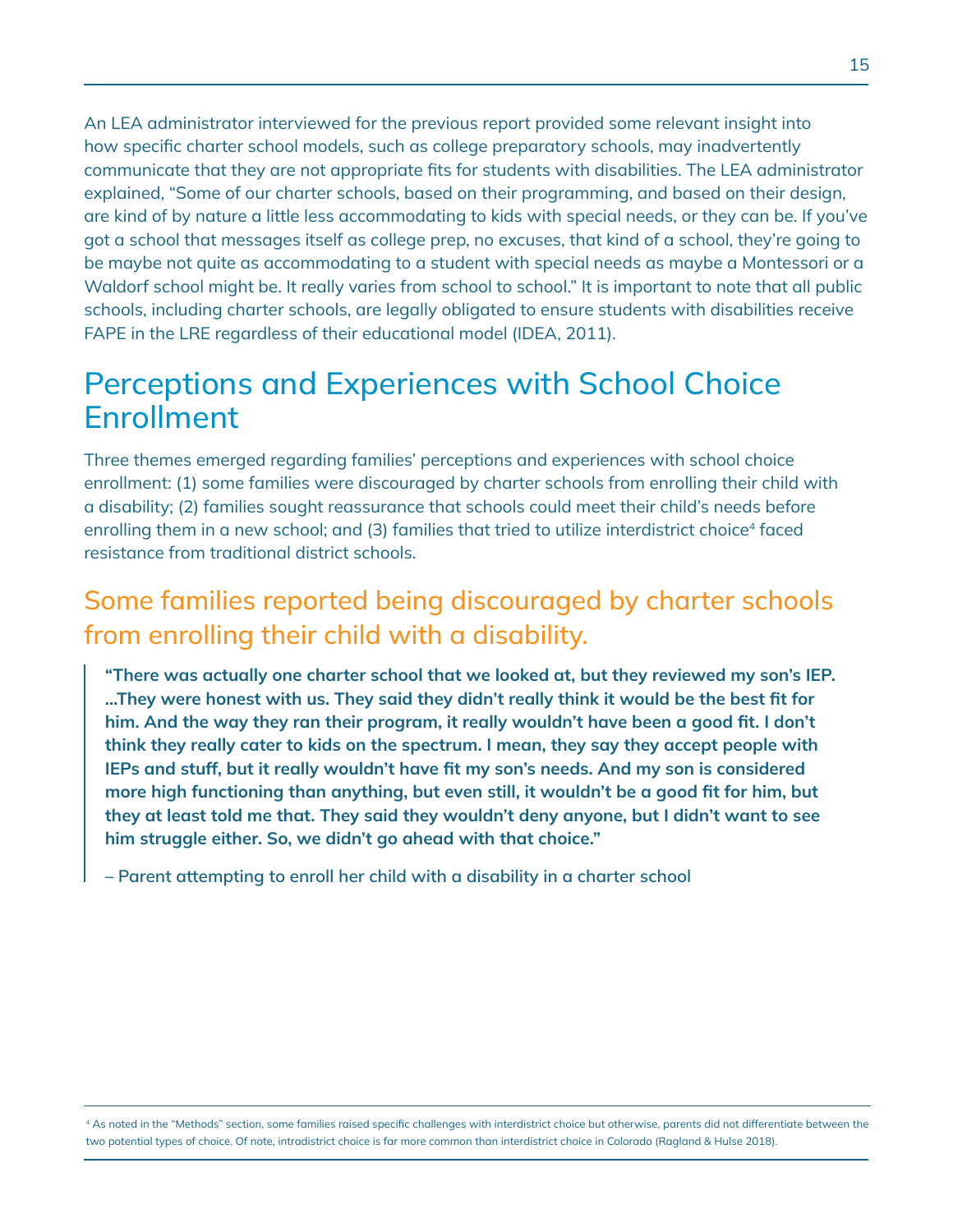Similar to the parent quoted above, other family members shared experiences of being discouraged by charter schools from enrolling their child with a disability. In each instance, the family member described school personnel telling them their child may not be a "good fit" for the school model. For example, one parent was told by a school, "There's a standard [we have]. We want high test scores. Special education, in terms of people with learning disabilities and cognitive disabilities, really don't fit in our model." Another parent shared the message they had received from a charter school, "School X pretty much wants a kid who can fit in the box. They don't want to deal with any issues." Across these examples, schools appear to be deciding based on a student's disability status without examining the individual student's IEP.

One family member shared an experience of being encouraged by charter school staff to pull her child out of the school after the child was found eligible for an IEP. She had sent her child to a charter school for kindergarten before having an IEP. Once the school year started, it became clear he needed more support in the classroom. According to the parent, the entire year was a struggle, and he ended up being suspended and thus, unable to attend his kindergarten graduation. She detailed one conversation she had with charter school staff at the end of the year when someone at the school pulled her aside and said, "you need to understand this is not a place for this child. You need to get him out of this school." The parent ended up informing district administrators and the charter school board about what happened, but ultimately neither entity took action against the school.

Family survey responses show families value staff input when making enrollment decisions. Of the families surveyed, 75% reported that talking to school staff was among the most helpful types of information they sought to inform their school choice decision for their child with a disability (see Figure 3 and Table A3 in Appendix for additional details). Because of the value families place on talking to school staff, any misperceptions or messaging indicating that a school cannot effectively educate their child with a disability has the potential to influence families' decisions.

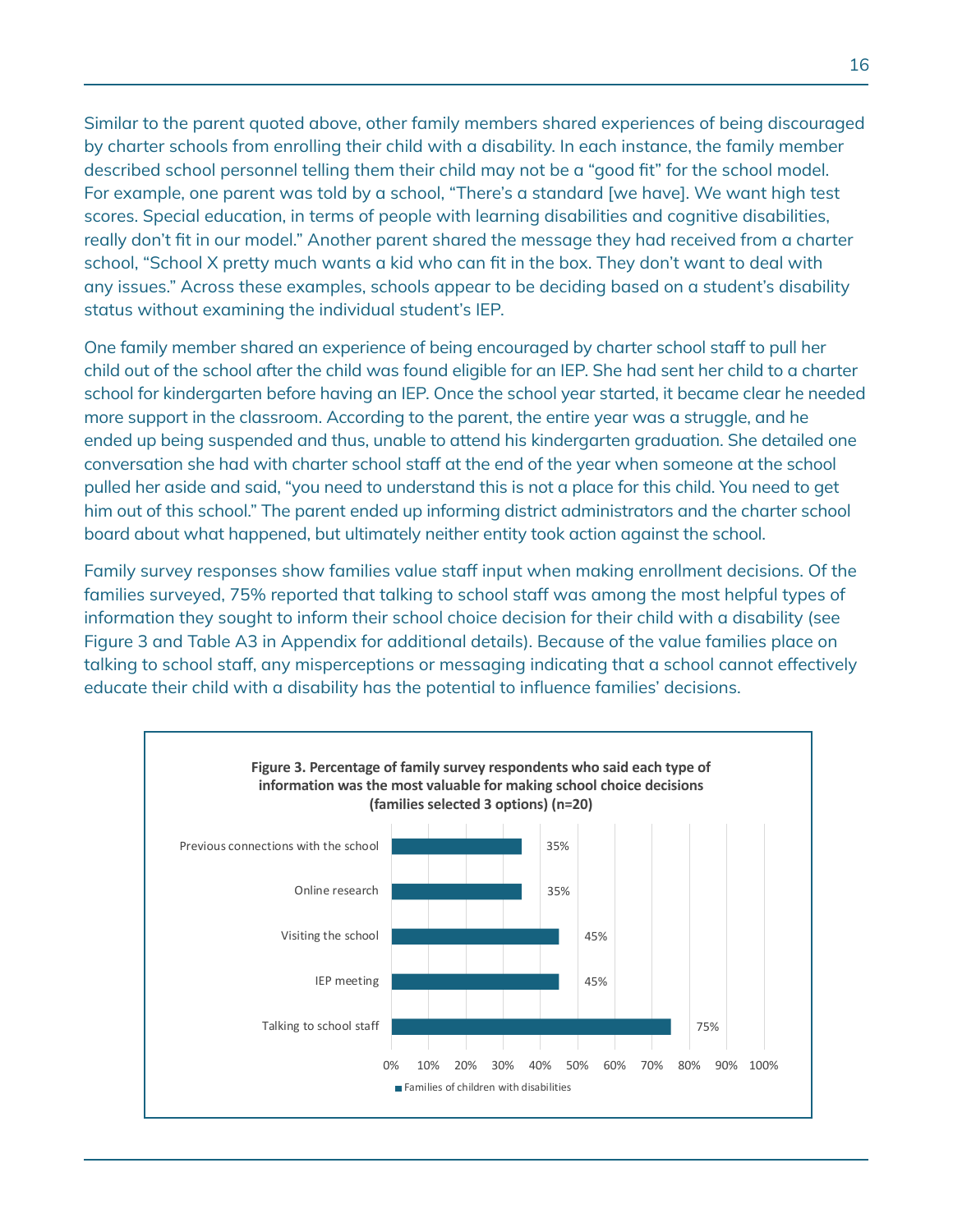#### Families want reassurance that their child's needs can be met before enrolling in a charter school, but they are confused about when to share their child's IEP and the nuances of the enrollment, placement, and location determination processes.

"It seems like you don't really get to talk to the special education teams until later. I found it odd that you have to complete an intent to enroll, then you're accepted, then you send over the IEP paperwork for them to evaluate before you make your decision. And to me, I was like, 'Well, I would want them to evaluate the paperwork first before I say, I would like to enroll here.'"

– Parent of a child attending a charter school

Many of the charter school focus group participants found the enrollment process to be relatively easy, though they had varying levels of experience with it.<sup>5</sup> While some families said a charter school had asked them to provide their child's IEP upfront, others said charter school personnel had not asked them to provide their child's IEP. The focus group participants who reported that charter school personnel had not asked whether their child had an IEP during enrollment were confused. They wondered whether the school should have requested it similar to how a traditional public school might ask upon registration. Families believed that providing their child's IEP upfront could reassure them that the school is aware of the services their child requires. Absent this awareness, families expressed concern that their child could be admitted to a school and later told that the school could not implement their child's IEP.

Families' comments surfaced tensions associated with understanding the difference between enrolling in a charter school, IEP decisions related to placement, and location determination. As described in the terminology section above, placement refers to the educational setting and services required by the student as determined by the IEP team. Placement conversations should involve families as part of the IEP process. Location determination refers to a separate formal process. The LEA decides which physical building or school location can provide FAPE to the student based on the settings and services outlined in their IEP. Families' focus group comments suggest that informal conversations around whether a school can appropriately educate a student per the services on their IEP frequently occur. This makes it difficult to distinguish which formal process should be in place (i.e., placement or location determination) and what families should be expecting in terms of their role in the decision.

<sup>&</sup>lt;sup>5</sup> Families of students with disabilities who have enrolled in charter schools have by definition successfully navigated the enrollment process. Our sampling approach is biased in this way, as opposed to random.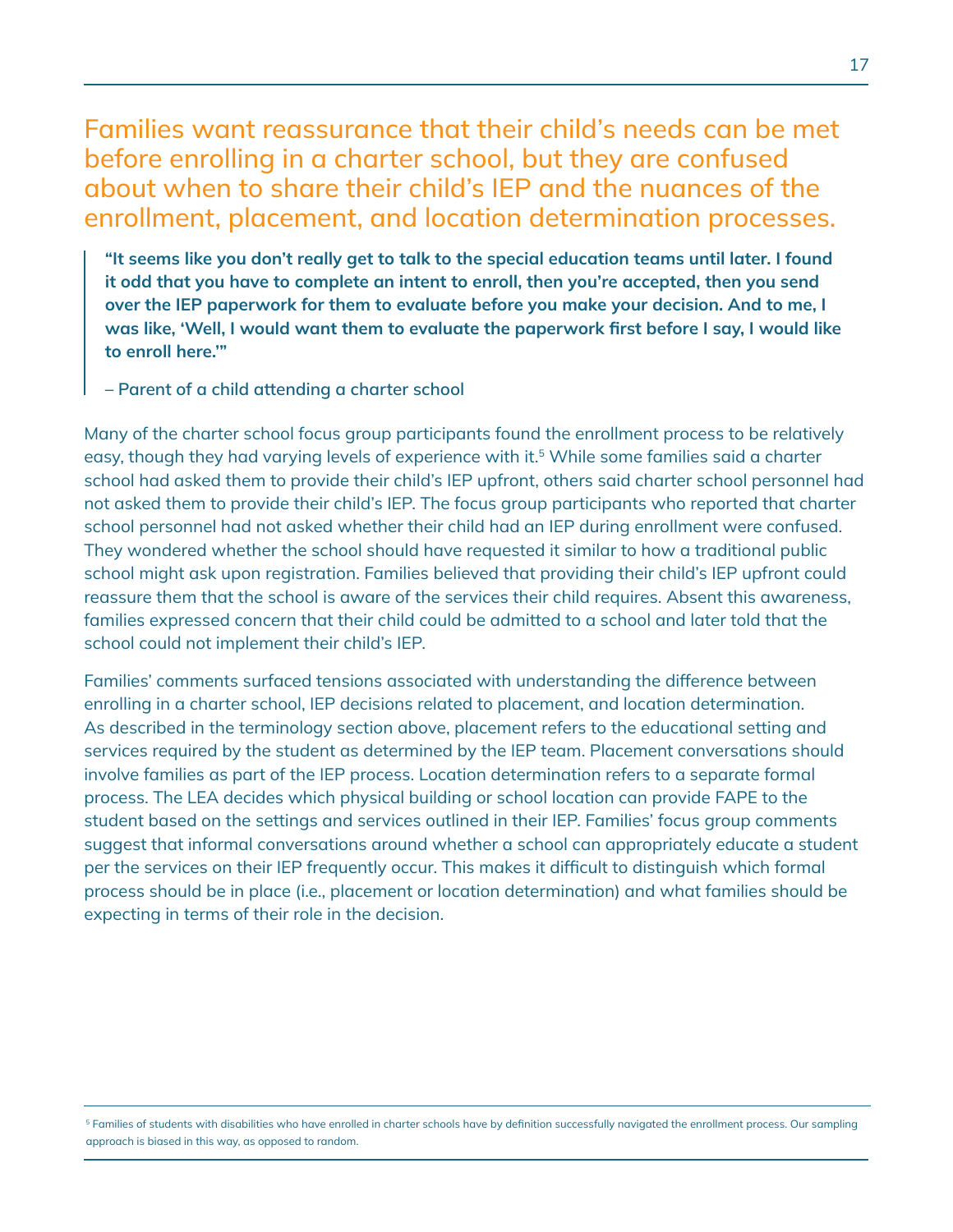Another point of confusion for families and schools is a lack of clarity about asking for a student's IEP before enrollment and discrimination based on disability status. For example, some preenrollment policies in Colorado allow a school to ask for a student's IEP before they are enrolled to determine if they can attend the school. This pre-screening process can, and at times does, lead to discrimination (National Center for Special Education in Charter Schools [NCSECS], 2020). This pre-screening creates confusion for families. At the same time, federal and state regulatory guidance prohibits charter schools from engaging in discrimination based on disability, including a requirement that charter schools – as public schools – do not ask about disability status before enrollment.<sup>67</sup> This is intended to ensure that students with disabilities are not excluded from enrollment based on their disability and that their families do not feel discouraged from applying to charter schools.

A policy change that may clarify enrollment and anti-discrimination practices in Colorado is underway. In 2021, Disability Law Colorado filed complaints with the U.S. Department of Education, Office for Civil Rights (OCR) against 29 charter schools in the state based on concerns related to enrollment practices (Meltzer, 2021). As a result, the Colorado State Board of Education (SBE) is currently revising rules pertaining to the enrollment of students with disabilities in charter schools. The first phase of revisions (approved January 2022) clarifies that charter schools may not ask about disability status before a prospective student enrolls, including at the application stage. Under this revised rule, charter schools would be required to update their websites, train their staff, and revisit admissions processes to ensure no potential discrimination against students with disabilities.<sup>8</sup> The second phase of revisions, due to be finalized in March 2022, is expected to clarify that location determination decisions are made by the LEA, but those decisions must be based on the student's IEP and defer to the parents' choice unless the chosen school cannot meet the students' needs. Any decision to locate a student elsewhere is to be communicated to parents through their IEP or prior written notice<sup>9</sup> (Colorado Association of Charter School Authorizers [CACSA], 2021).

<sup>9</sup> Under IDEA, families are quaranteed the right to prior written notice. Prior written notice requires the school to send written explanations each time there is a proposal or refusal to change: (1) a student's identification, evaluation, or educational placement, and (2) the provision of FAPE.

<sup>&</sup>lt;sup>6</sup> Charter schools in Colorado are subject to all federal and state laws regarding nondiscrimination, including "constitutional provisions prohibiting discrimination on the basis of disability, race, creed, color, sex, sexual orientation, national origin, religion, ancestry, or need for special education services" (C.R.S., 2016). State charter school law also dictates that charter schools must "not engage in or adopt discriminatory recruiting, marketing, or enrollment policies or practices" and must "not establish undue barriers to students applying for enrollment, such as mandated testing prior to acceptance, that have the effect of excluding students based on socioeconomic, family, or language background, prior academic performance, special education status, or parental involvement" (Colorado Administrative Code, 2012).

<sup>7</sup> Colorado follows state anti-discrimination and civil rights laws and guidance. On May 20, 2021, the Colorado state legislature signed H.B. 21-1108 into law expanding prohibitions against discrimination. The law establishes the need to protect all citizens, regardless of "disability, race, creed, color, sex, sexual orientation, gender identity, gender expression, marital status, national origin, or ancestry," in all places of public accommodation, including schools.

<sup>&</sup>lt;sup>8</sup> The recently approved Colorado State Board of Education revised rules include: "2.02 (D) The Charter School does not engage in or adopt discriminatory recruiting, marketing, application, or enrollment policies or practices." and "2.02(E)(2) The Charter School's recruitment materials do not indicate or signal that the school refuses admission generally to any applicant that is part of a protected class, including students with disabilities" (Colorado Administrative Code, 2022).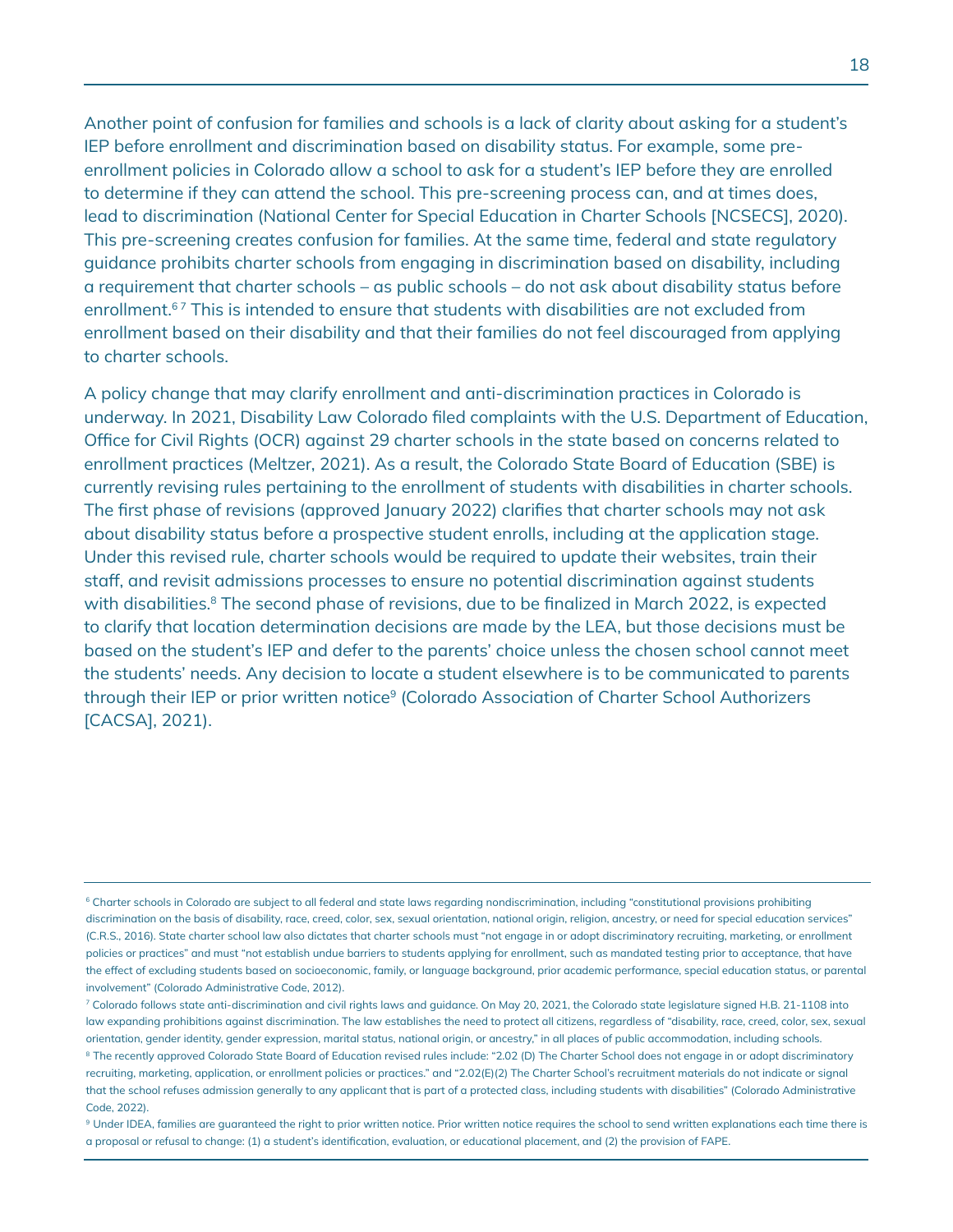## Enrollment Practices in Colorado Charter **Schools**

| 63%        | of charter schools lack website descriptions of how they educate students<br>with disabilities.                                                                                                                                                                         |
|------------|-------------------------------------------------------------------------------------------------------------------------------------------------------------------------------------------------------------------------------------------------------------------------|
| <b>10%</b> | of charter schools publish enrollment policies on their websites that include<br>problematic elements that could be interpreted as exclusionary and do not<br>contain anti-discrimination clauses – the inclusion of which is a nationally<br>recognized best practice. |
| <b>18%</b> | 18% of charter schools use application forms that ask whether a student<br>has a disability with no anti-discrimination clause or statement of purpose<br>(NCSECS, 2020).                                                                                               |

#### Families that tried to utilize interdistrict choice faced resistance from traditional district schools.

"This school [a traditional district school in a different district] is a few blocks away from my house. And I really wanted my children to go there, but I'm happy they didn't. They turned me away, saying, 'Oh no, you can't.' And I'm like why? 'Well, because of your address' And they weren't very helpful at all. And I didn't want to fight. I have to be very smart with my battles."

– Parent of a child with a disability attending a charter school

Charter schools are not the only type of school in which families of students with disabilities encounter enrollment challenges. For instance, while most focus group families were unaware of their options for interdistrict choice, two focus group participants shared that they faced barriers when attempting to enroll in a school district outside of their residential boundaries. A family member shared that she was misinformed when the traditional district school told her they could not enroll her child due to her address but did not have the time or energy to fight it. Similar to the parent trying to enroll in a charter school, she did not want to waste her time if they were not going to support her child. She shared, "I just got disappointed. I moved on to the next, next, and next school. I kept moving forward. The time is limited for me. Time is of the essence. And I cannot jeopardize my children's education."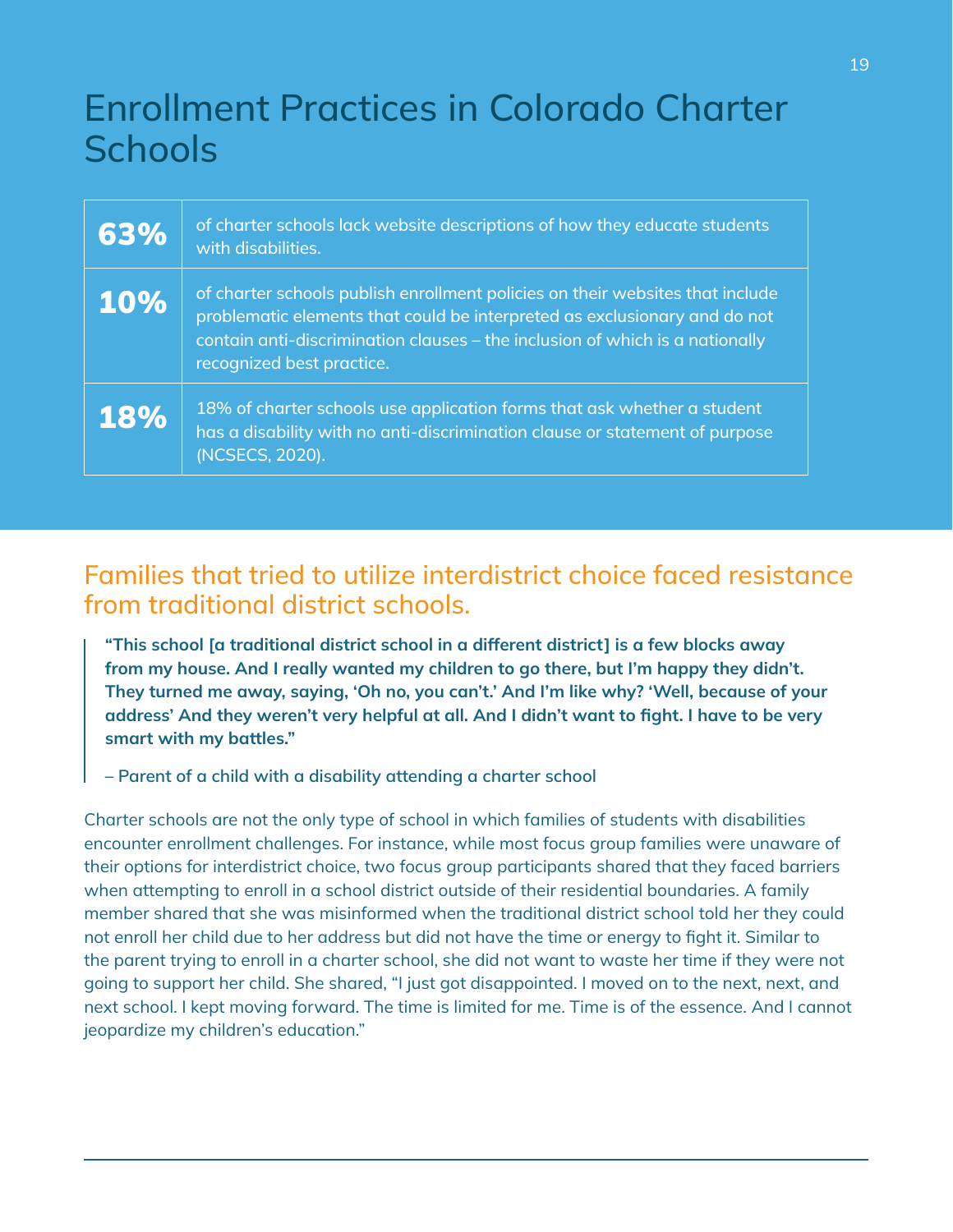A grandparent described her failed attempt at exercising interdistrict school choice. "I have other grandparents who said, 'You need to get him into this school [traditional district school in a different school district]. This school is meant for kids like this. You need to get him in this school.' So, I called before school started, 'Can you take him?' And [the school official] says, 'Send me over his IEP, and I'll look at it.' So, he did, and he called me back, and he says, 'We can't take him.' And I said, 'Why not?' And he says, 'Because we do not have the things that we need to implement his IEP.' And I'm like, 'Are you kidding me? All you do is work with him one-on-one or work with him within the classroom. Could we tweak his IEP so that he could get into your school?' 'Nope, we can't do that.' I even tried to speak to someone at the district and said, 'This is my situation; this kid needs something else. I need to do something.' They said, 'We can't do it.'"

An existing Colorado policy outlines acceptable circumstances in which a school district may deny enrollment to a student with a disability seeking to exercise interdistrict choice (CRS, 2016). For example, a school district can deny a student with a disability if the school does not offer appropriate programs or does not have the necessary facilities to meet the special education needs of the child. However, this can create further confusion and frustration for the family. Whether directed to the new school by the student's existing school staff or by word of mouth, the family is again positioned to search for a school without the appropriate information up front. Once again, the families' experiences suggest that placement and location determination processes may become muddled in practice as families receive messages informally.

### Needs for Improving Choice and Educational Experiences for Students with Disabilities

During interviews and focus groups, families and advocates shared their perspectives regarding what is needed to provide effective and positive educational experiences for students with disabilities interested in exercising school choice. Top themes include (1) building teacher and principal capacity; (2) expanding the continuum of services in charter schools; and (3) reducing reliance on family advocacy.

#### Families experienced significant variability in teacher and principal capacity for effectively educating their children with disabilities.

- "It always depends on who the people are because you could be at one school, one grade it's heaven, he goes to the next grade, and there's a group of people who are just awful."
- Parent advocate with an adult with a disability who previously attended both charter and traditional district schools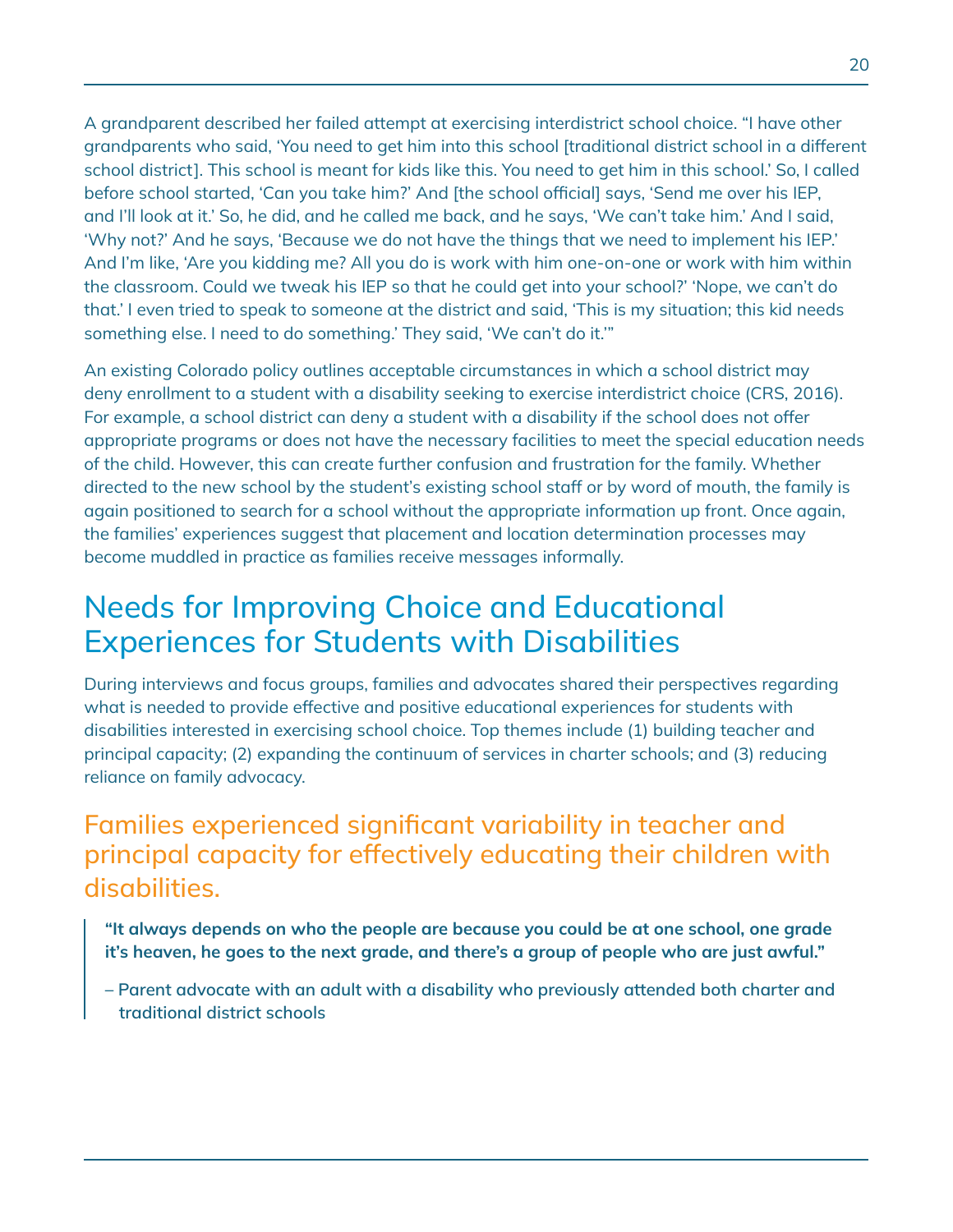Most interviewees and focus group participants raised concerns about the variability in special education staff capacity in charter and traditional district schools. Families attribute the quality of education their child receives, in large part, to their specific teacher(s) in any given year. Like the family member quoted above, other families echo a sentiment that their child's experiences vary drastically from year to year, depending upon their teachers. This lack of predictability and a high level of variation is a source of stress for families.

Families and advocates also believe that principals are critical to shaping effective programming for students with disabilities. As one advocate stated, "I think that the principal sets the tone for special ed in the building, 100%." Prior research on special education in Colorado charter schools also identified strong leadership at the district and charter school level as critical to effective programming for students with disabilities. A district administrator noted that implementing effective special education programming "...starts at the top. It starts with the principal. It starts with the administration. From my perspective, if they've got the right mindset, if they've got the right motivation and want to, it'll happen."

Some families believe that the continuum of services in charter schools may be insufficient for students who require more significant supports.

"I would say this charter school is not for [students with] severe needs, which is not what my daughter has…They have one full-time special education coordinator, but all of their other specialists are not full-time, so they're spread across other schools."

– Parent of a child with a disability attending a charter school

The families who currently have children attending a charter school are generally satisfied with the quality of education their children receive. Many of them explained that their children require mild support and don't believe the charter school would be adequate for students who need more significant support.

Of the focus group participants, two families had children who were previously enrolled in charter schools, but they were not satisfied with the quality of education their children received while there. These families have children who require more significant support. Whether based on their personal experiences or general perceptions, the sample of families interviewed perceive charter schools as less adept at supporting students who require moderate to significant support and offering a more limited continuum of services than traditional district schools.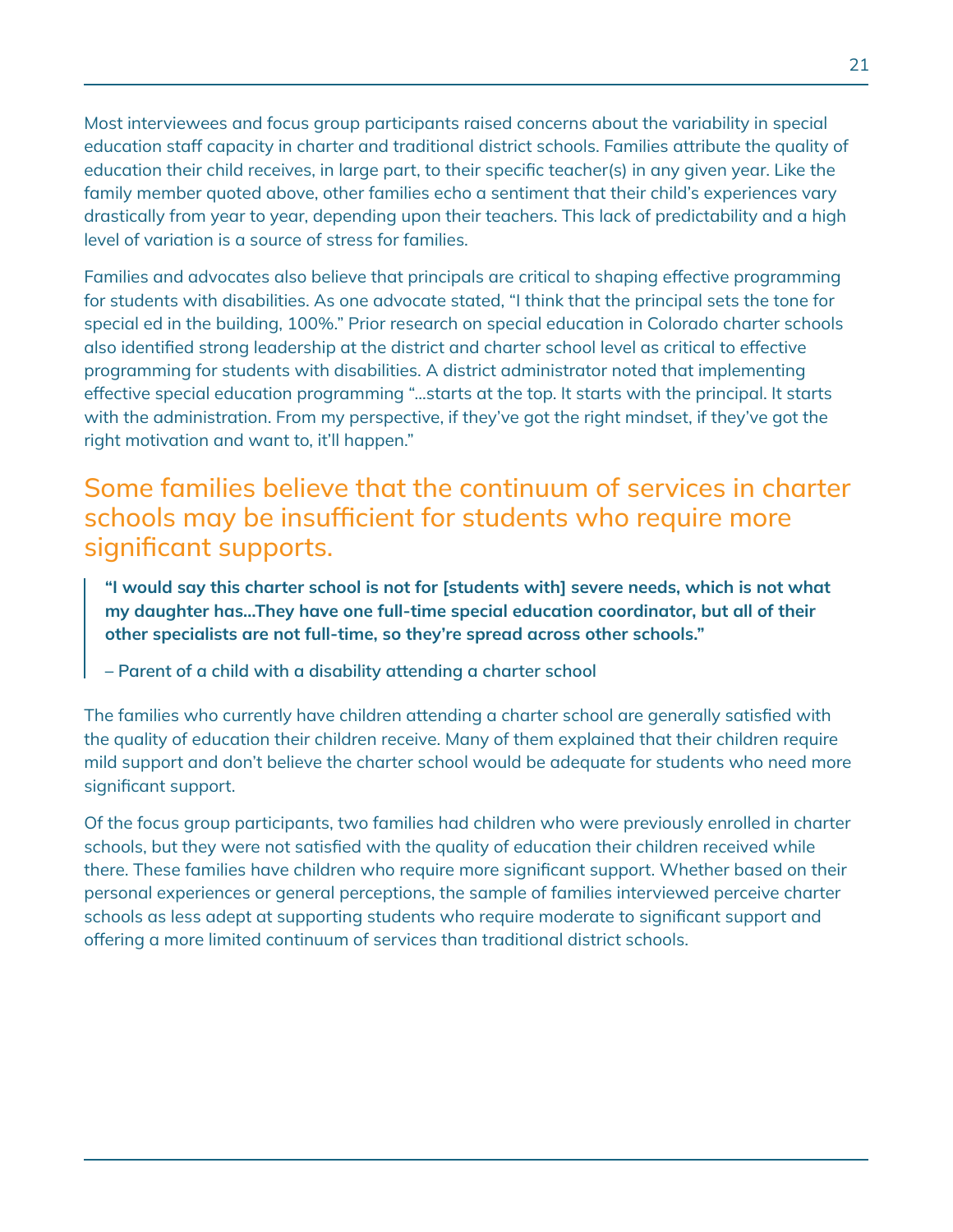#### Families feel that securing the quality of their children's educational experience is overly dependent on their capacity to advocate for their children.

"I really had to dig into his IEP and make meetings with the school and really be so involved because my son was reaching out to me. He was trying to tell me something's not right; I'm not okay. And it's so hard to know that your son is going through this, and you can't exactly tell what it is. And he can't exactly communicate exactly what it is."

– Parent of a child attending a traditional district school disabilities

Focus group participants and interviewees – across both charter and traditional district schools – feel that ensuring the quality of their child's educational experience is dependent on their ability to advocate for them successfully. As one interviewee stated, families of students with disabilities must "play the system" and "the squeaky wheel gets the oil." Both families and advocates describe the amount of time and effort required to advocate for children with disabilities successfully. For example, one family member said she studied the IDEA law to ensure she knew her child's rights and could defend them during IEP meetings.

Many of the families interviewed shared that they work with advocates to ensure schools meet their child's needs. One family member said, "I have parents ask me all the time, 'How do you get your kid's IEP enforced? And how do you get services that you think they need that aren't on there? And our public school isn't good, so we're looking at a private school.' I'm like, 'Just hire an advocate.' They'll make the school do what you want. You're not going to be as successful, in my opinion, changing schools typically, as you are if you work with the staff at your school, and hire an advocate to get it done." Those who have worked with an advocate raved about its benefits for their family and child. In addition to effectively getting the needs of their child met, advocates teach families how to navigate the special education system successfully. Families with advocates frequently mentioned their concern for how families of students with disabilities that do not have an advocate or families for whom English is not their native language can engage and effectively advocate for their children in the current system.

Families also discussed how their advocacy sometimes creates strained relationships with district and school leaders. One parent, whose child attends a traditional district school, explained: "I said to my husband, 'I just feel like we're going to be labeled as that family. I'm going to be labeled as that parent that's difficult.' And he said, 'You know what, who cares?' He goes, 'This is your kid.' And so that's the attitude I took, but it is difficult to be the parent that schools don't want to deal with, or principals don't want to deal with, and you just feel like you're constantly fighting for your kid, while parents of typical children are just floating through school."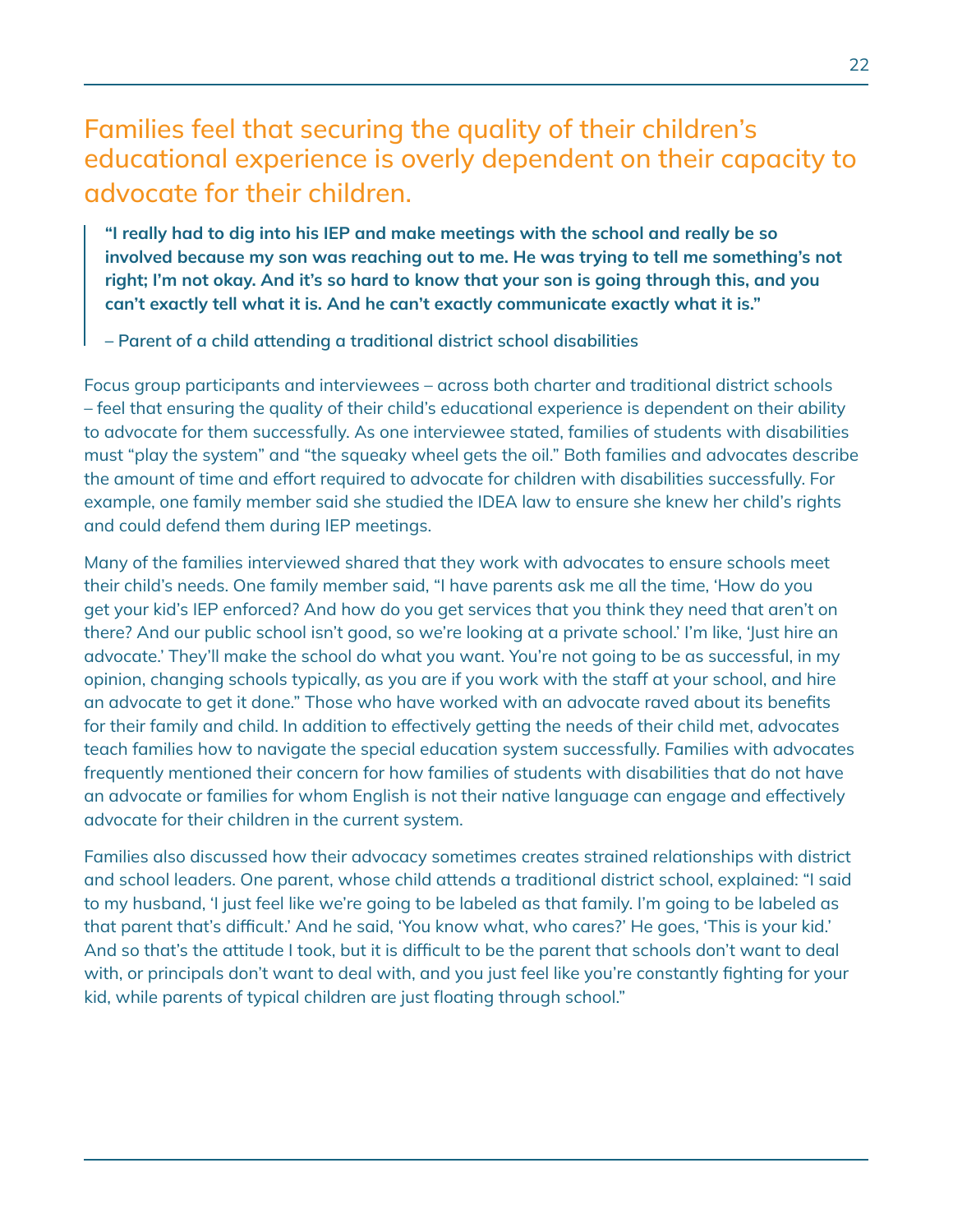## **Discussion**

The data from families and advocates interviewed for this report indicate that choice is a complicated and often confusing concept for Colorado families of students with disabilities. Absent the opportunity to select from multiple schools with appropriate programming for their child and absent accessible information about those school options, families questioned the existence of choice. Families of students with disabilities encountered time and resource barriers to finding schools they felt confident could appropriately educate their child. Families reported lacking the information and resources to have meaningful agency in the choice system. Furthermore, the system may perpetuate inequalities, whereby families with resources who can conduct timeconsuming research, hire advocates, and provide transportation for their child, are afforded more choice than those without the same means. Lastly, misconceptions and negative perceptions of programming for students with disabilities in charter schools were pervasive. This adds layers of confusion and sometimes leads to families receiving inaccurate guidance.

There is tension between protecting students with disabilities from discrimination and simultaneously helping families make informed enrollment decisions. Schools can foster family agency by sharing information about the range and programming options they can provide for students with disabilities. This could include statements regarding the school's capacity to provide various accommodations, modifications, and specially designed instruction for students with disabilities. Furthermore, families and school staff alike may benefit from additional clarity around the placement versus location determination processes and families' rights and opportunity for input within each process. Families' experiences suggest that they often receive information about the location in which their child with a disability can be educated informally, outside of the IEP meeting structure. However, under current law, once placement decisions (i.e., the supports and services to be provided to the student with a disability) are made, the LEA retains authority over location determination related to where, within the district, the student will be provided the services required in their IEP. The families' experiences in this study underscore the need to clarify placement and location determination processes for all stakeholders, including families and school staff, and to train school stakeholders in antidiscrimination practices related to the enrollment of students with disabilities.

Interviews with families and special education advocates also surfaced concerns about the extent to which students with disabilities have viable choice options due to questions about the adequacy of special education services provided in schools of choice. Families shared concerns about variability in school staff expertise for effectively educating students with disabilities.

There are layers of responsibility across the public school system to ensure adherence to federal and state regulations. The Colorado Department of Education (CDE), local education agencies (i.e., local school districts and authorizers), and schools all have a legal responsibility to implement IDEA. These entities are also responsible for enforcing, monitoring, and implementing state guidance related to educating students with disabilities in charter schools.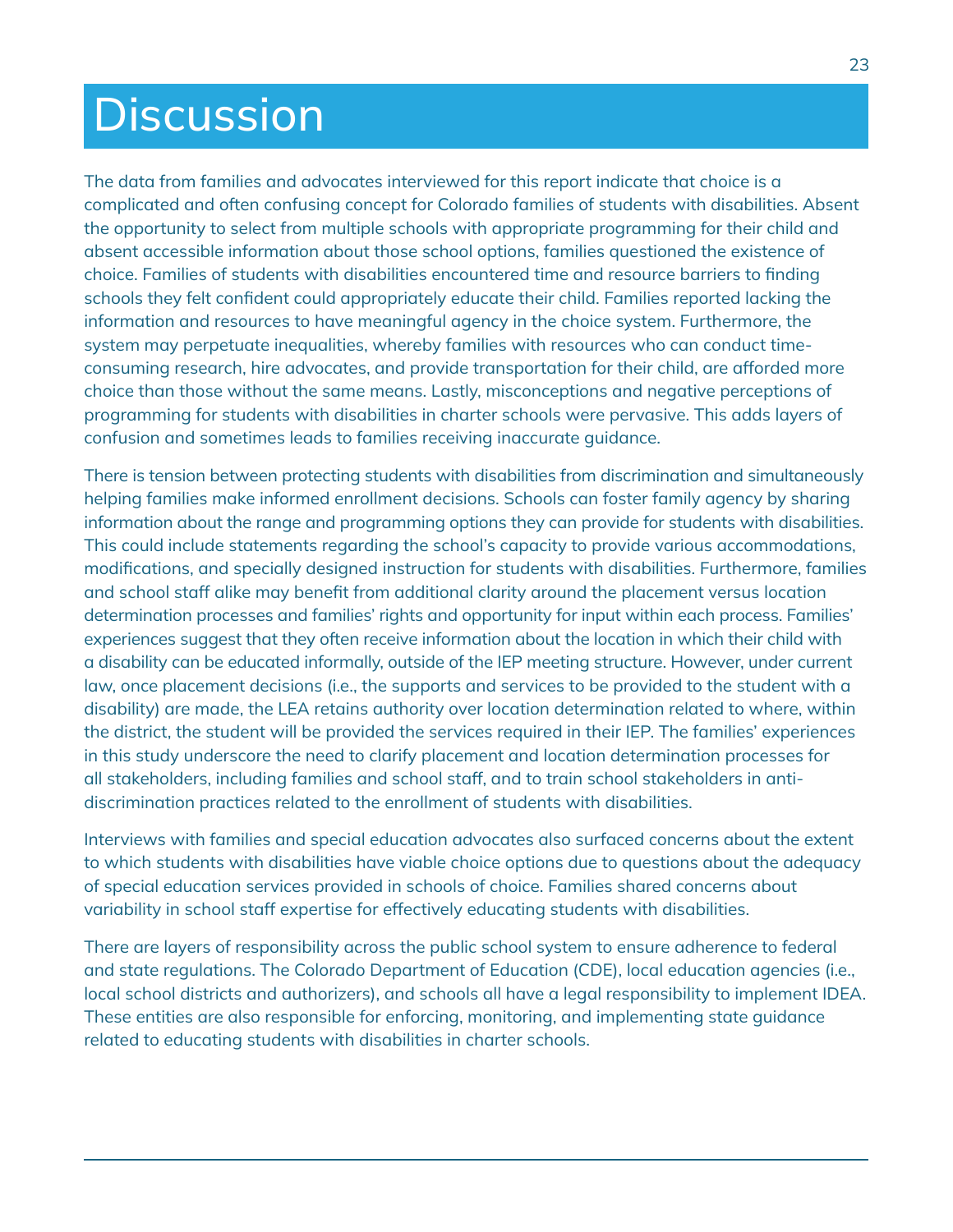Stakeholders across Colorado are increasingly aware of the challenges and opportunities to improve students' experiences with disabilities in both charter schools and traditional district schools. Many important conversations are underway, but students and families need more immediate action to shift their current experiences. The barriers described by families and advocates in the, albeit small, sample suggest the need to expand information for families, address practices that may hinder access, improve IDEA accountability, and build stakeholder capacity to educate a more diverse group of students with disabilities.

## Recommendations

The following recommendations are based on these findings and targeted at stakeholders at specific levels of the system. By design, these recommendations are dependent on one another to create meaningful progress towards addressing the challenges experienced by families of students with disabilities seeking to exercise school choice.

#### Enhance accountability structures at all levels of the system by articulating clear expectations around roles, responsibilities, and performance metrics for implementing IDEA.

- Colorado Department of Education Develop progress monitoring plans and performance metrics to track and report the implementation of IDEA across local education agencies publicly. Include in this plan an emphasis on placement by disability type, provision of FAPE across all public schools, enrollment data by disability type, and a transparent process for reporting IDEA violations or concerns.
- Colorado Department of Education Provide schools with more significant support and oversight to build capacity around enhanced responsibilities anticipated to be articulated in new rules proposed by the State Board of Education.
- LEAs and school districts Track and report student mobility data<sup>10</sup> by disability status to identify placement decision trends related to disability type and service category (e.g., LRE 2, LRE 3). Produce an annual report to synthesize findings and inform and drive decision-making.
- LEAs and school districts Engage in "mystery shopping" across a random selection of schools annually to understand the extent to which discriminatory conversations are taking place during the enrollment process (NCSECS, 2016). From there, address any issues with particular schools and staff members.

<sup>&</sup>lt;sup>10</sup> Tracking stability [may provide additional insight, b](https://www.aasa.org/schooladministratorarticle.aspx?id=10784)ut it is unclear the extent to which schools collect data that could provide information about stability. See Fowler-Finn (n.d.), for more information.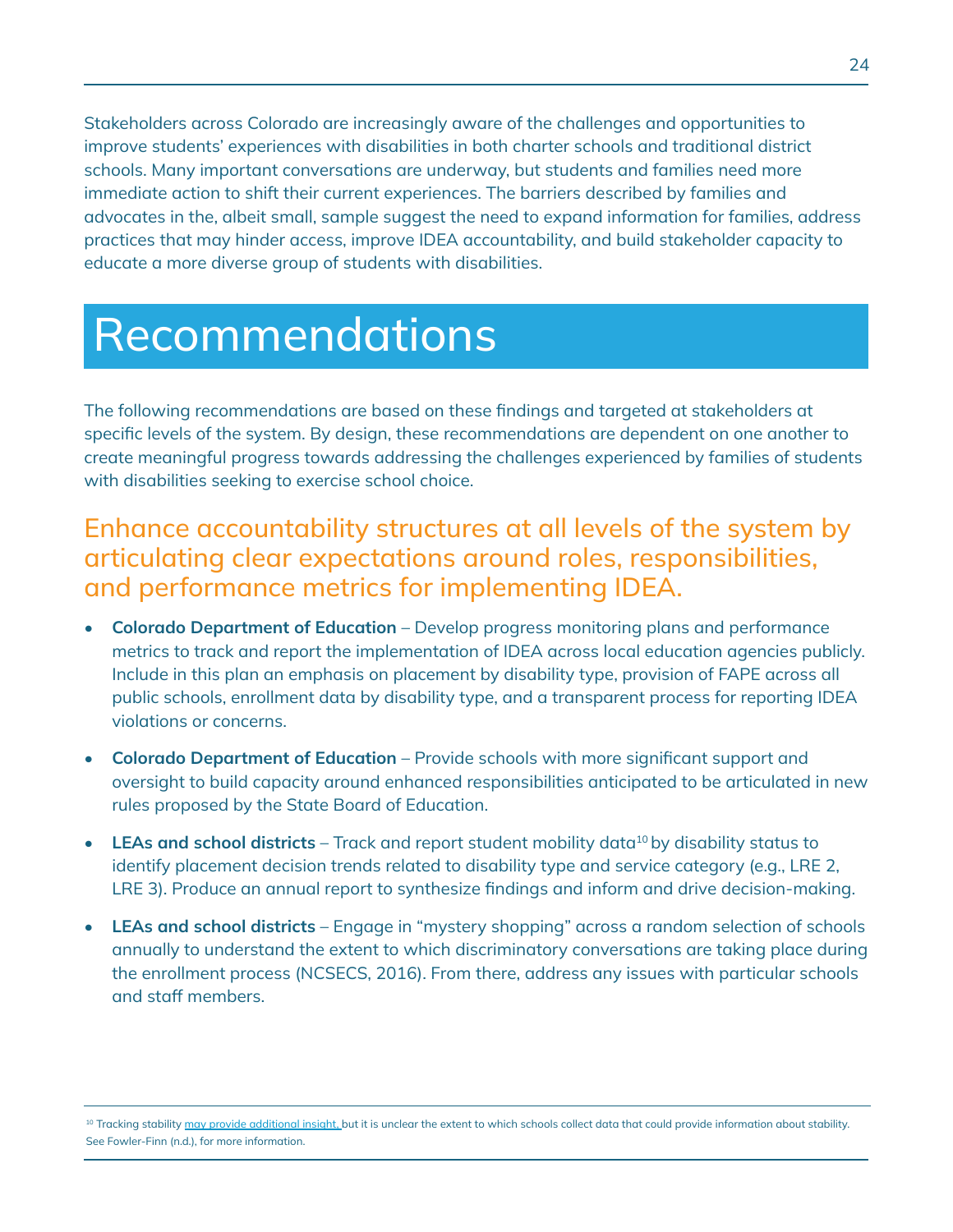**Schools** – Develop internal evaluation and reporting processes for assessing compliance and quality with IDEA. Evaluation of practices should include examining the development and implementation of IEPs, structures for ensuring family participation, enrollment processes, placement decisions, student outcomes, and discipline.

Build stakeholder capacity by providing ongoing training, coaching, and technical assistance on high-quality education for students with disabilities, families' rights under IDEA and state law, and families' rights to school choice. Capacity building needs to emphasize implementation and improvement cycles to ensure progress towards equity.

- Colorado Department of Education Develop guidance for LEAs and schools on the key indicators for effective and high-quality instruction for students with disabilities (e.g., robust instruction, inclusion, specialized supports, and universal design) to establish a shared vision and expectation statewide. Include these indicators in school and teacher evaluation frameworks to ensure alignment between guidance and implementation.
- LEAs and school districts Implement a comprehensive and differentiated training and support program to provide authorizers, districts, and schools with high-quality, rigorous learning opportunities around educating students with disabilities.
- LEAs, school districts, and schools Institute coaching and improvement cycles to reinforce the effective implementation of new knowledge, skills, and mindsets related to educating students with disabilities.
- LEAs, school districts, schools, and family advocacy organizations Provide specific training on families' rights to school choice in Colorado, the legal responsibilities of charter schools to enroll and educate students with disabilities, and how to talk to families of students with disabilities who are interested in exploring different school choice options, including charter schools (e.g., understanding the placement and location determination processes).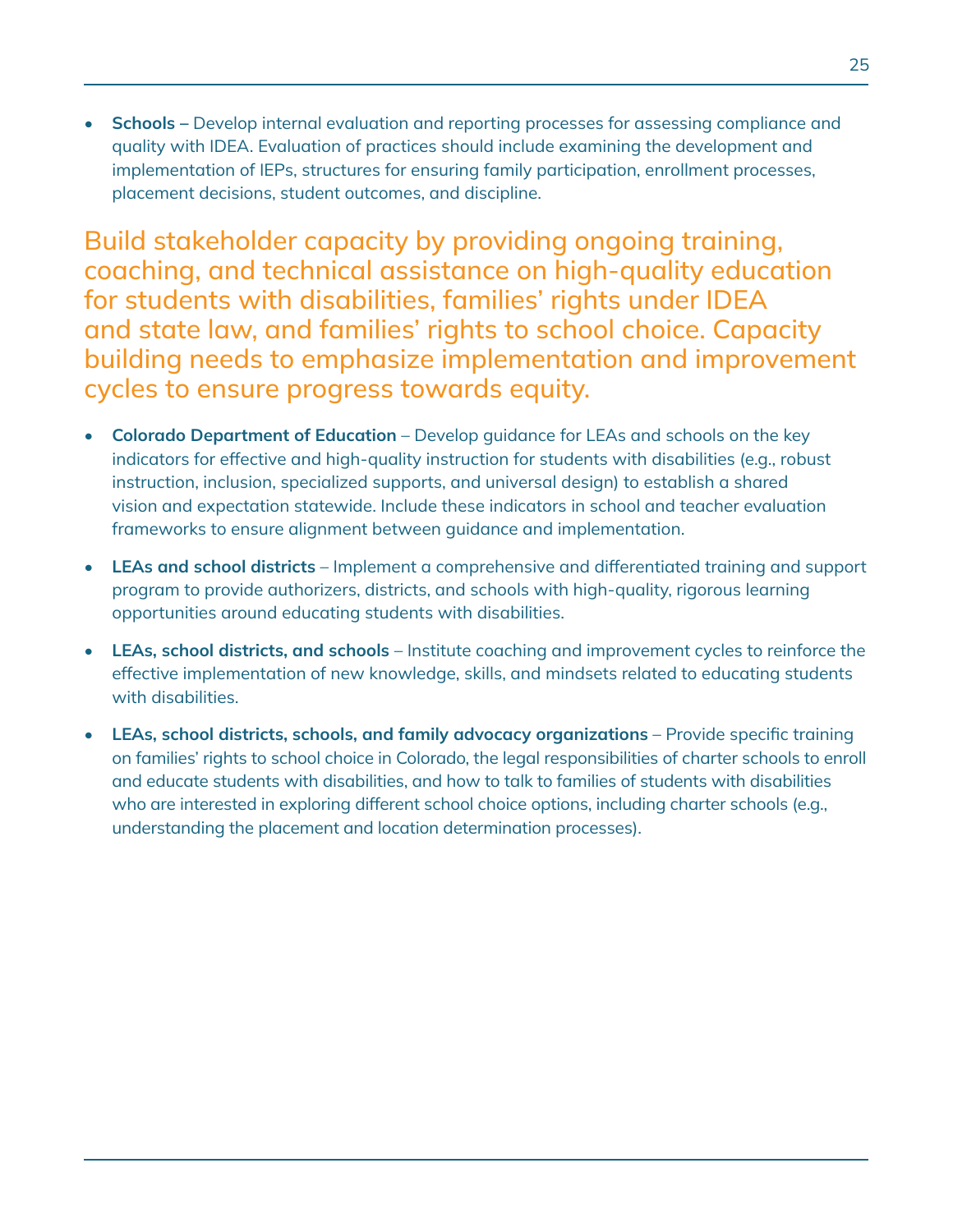Expand access to up-to-date information by having schools and districts compile and disseminate programmatic descriptions annually. Schools and districts should share resources in multiple formats (e.g., online, printed, audio recordings) and in multiple languages.

- Colorado Department of Education Develop a statewide system for reporting and sharing school programmatic information. Invest in partnerships with family advocacy organizations to publish materials to a broader network of families across multiple virtual platforms and physical community spaces.
- **LEAs and school districts** Provide information to families on the type of programs and services for students with disabilities offered, the kind of expertise and resources available at each charter school and traditional district school, and the obligations of all public schools to educate students with disabilities.
- Schools Develop and disseminate information detailing their enrollment processes and program and service offerings for students with disabilities. Assess and refine the information and marketing materials for families of students with disabilities to specifically highlight aspects of the school that may be more appealing to families of students with a disability (e.g., small class sizes, instructional modalities).
- **Family advocacy organizations** Collaborate with CDE to publish a family information and resource hub, ensuring families have ready access to high-quality and relevant information on school choice, programs, and services for students with disabilities. Launch an awareness campaign to build knowledge and advocacy skills in families of students with disabilities.

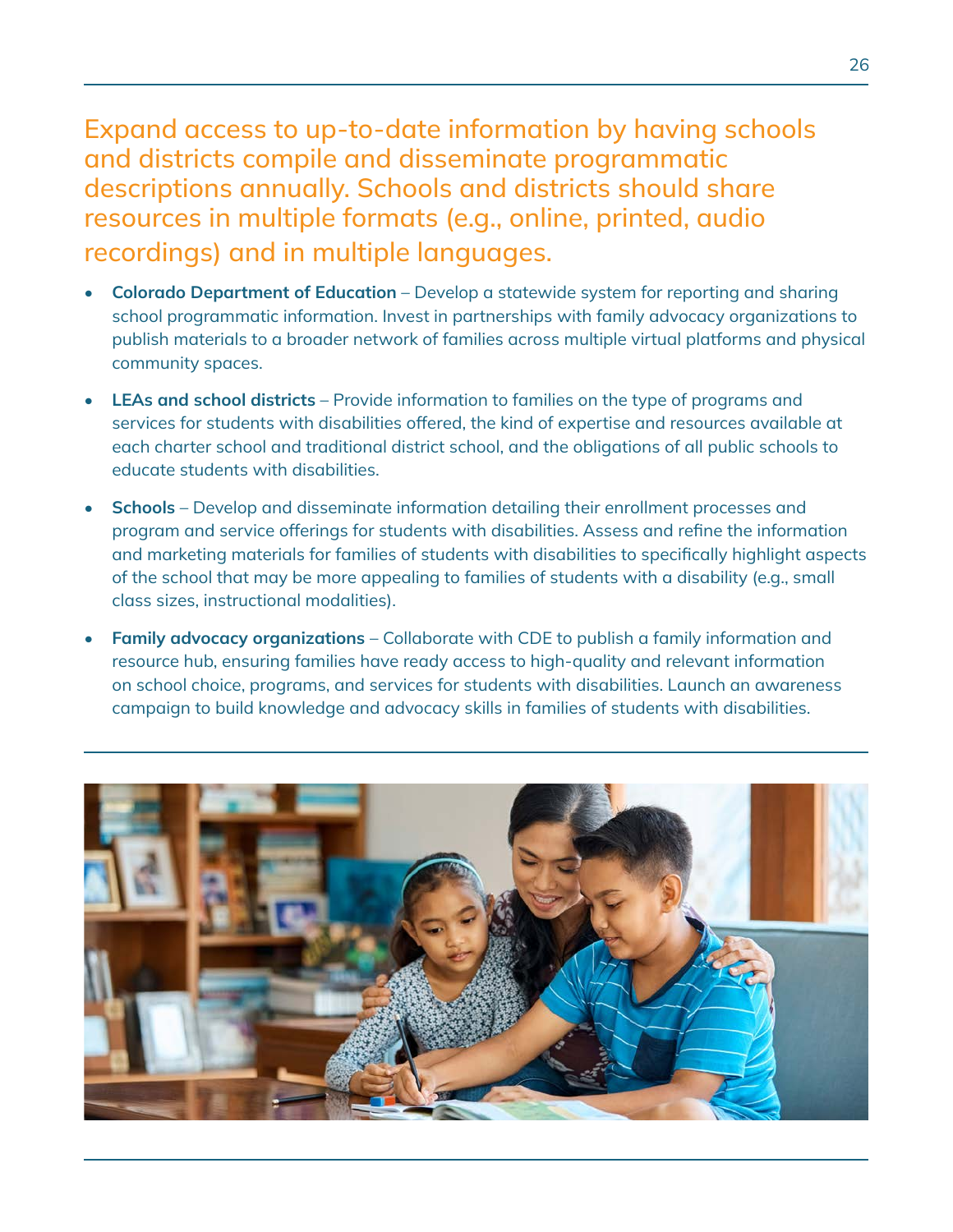## Appendix

### Appendix A. Family Survey Questions and Responses

Table A1. Please select the top three priorities that are important to you when considering a school for your child.

|                                                                                     | <b>Charter</b><br>school<br>families<br>$(n=12)$ | <b>Traditional</b><br>district<br>school<br>families<br>$(n=19)$ | <b>Total</b><br>$(n=31)$ |
|-------------------------------------------------------------------------------------|--------------------------------------------------|------------------------------------------------------------------|--------------------------|
| <b>Offers convenient location</b>                                                   | 0%                                               | 11%                                                              | 6%                       |
| Provides transportation to and from school<br>for my child                          | 0%                                               | 0%                                                               | 0%                       |
| Offers the academic program<br>I want for my child                                  | 50%                                              | 16%                                                              | 29%                      |
| <b>Offers small class size</b>                                                      | 0%                                               | 5%                                                               | 3%                       |
| <b>Provides special education services</b>                                          | 58%                                              | 58%                                                              | 58%                      |
| Provides related services such as speech,<br>physical or occupational therapy       | 50%                                              | 21%                                                              | 32%                      |
| Offers extracurricular activities, such as<br>sports or after school programs       | 17%                                              | 16%                                                              | 16%                      |
| Teachers are qualified to work with students<br>who have special education needs    | 17%                                              | 68%                                                              | 48%                      |
| Welcomes active parent/family participation                                         | 8%                                               | 11%                                                              | 10%                      |
| Has fair discipline policies                                                        | 0%                                               | 11%                                                              | 6%                       |
| Welcomes students with different learning<br>styles and abilities                   | 67%                                              | 32%                                                              | 45%                      |
| Provides my child the opportunity to be<br>around other students with special needs | 0%                                               | 0%                                                               | 0%                       |
| Provides my child the opportunity to<br>participate in general education classrooms | 33%                                              | 53%                                                              | 39%                      |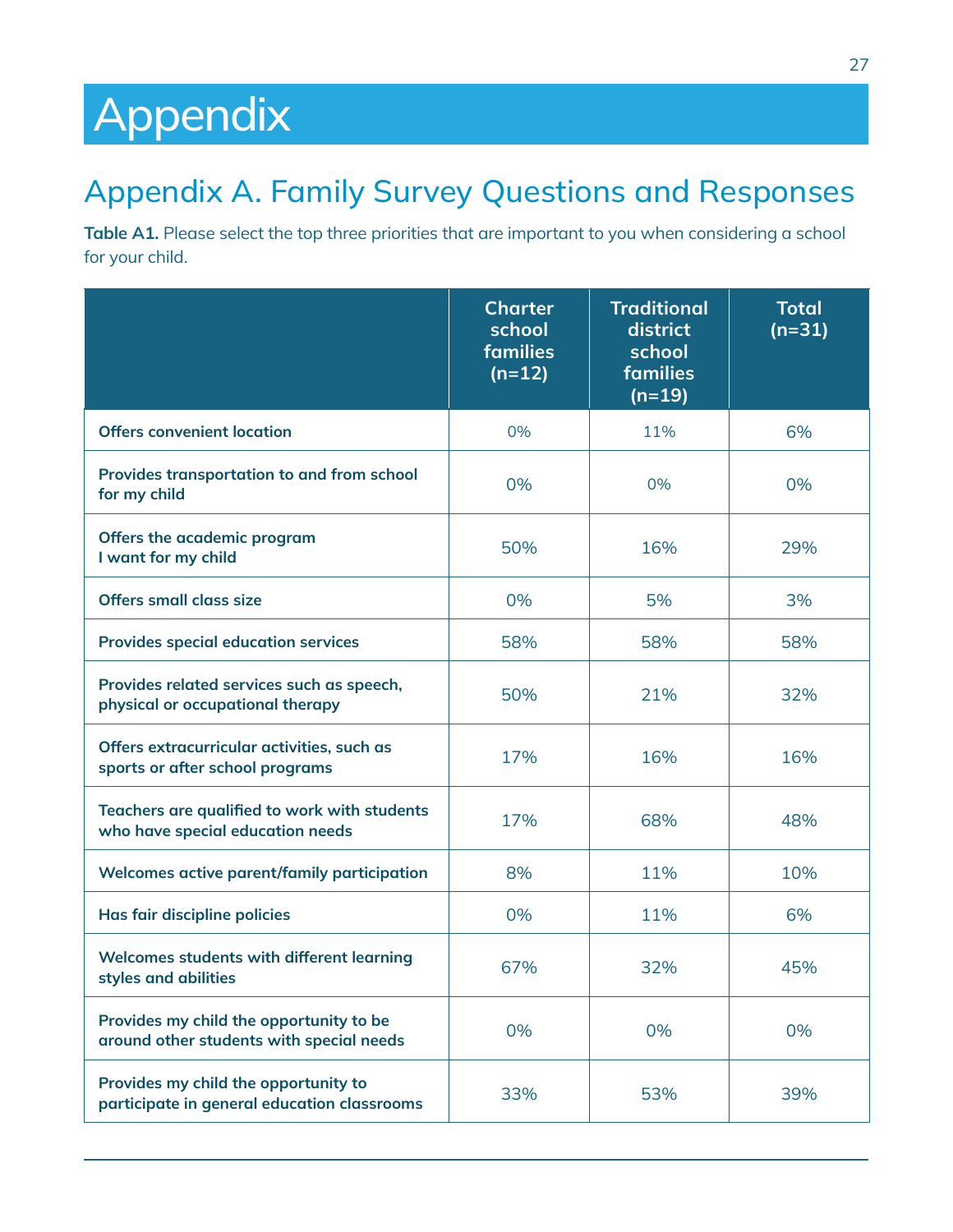Table A2. When deciding on a school for your child, were you able to get the information you needed to choose the best option?

|                                                               | <b>Charter</b><br>school<br><b>families</b><br>$(n=12)$ | <b>Traditional</b><br>district<br>school<br>families<br>$(n=19)$ | <b>Total</b><br>$(n=31)$ |
|---------------------------------------------------------------|---------------------------------------------------------|------------------------------------------------------------------|--------------------------|
| <b>Yes</b>                                                    | 92%                                                     | 47%                                                              | 65%                      |
| <b>No</b>                                                     | 8%                                                      | 26%                                                              | 19%                      |
| I did not look for any information about<br>different schools | 0                                                       | 26%                                                              | 16%                      |

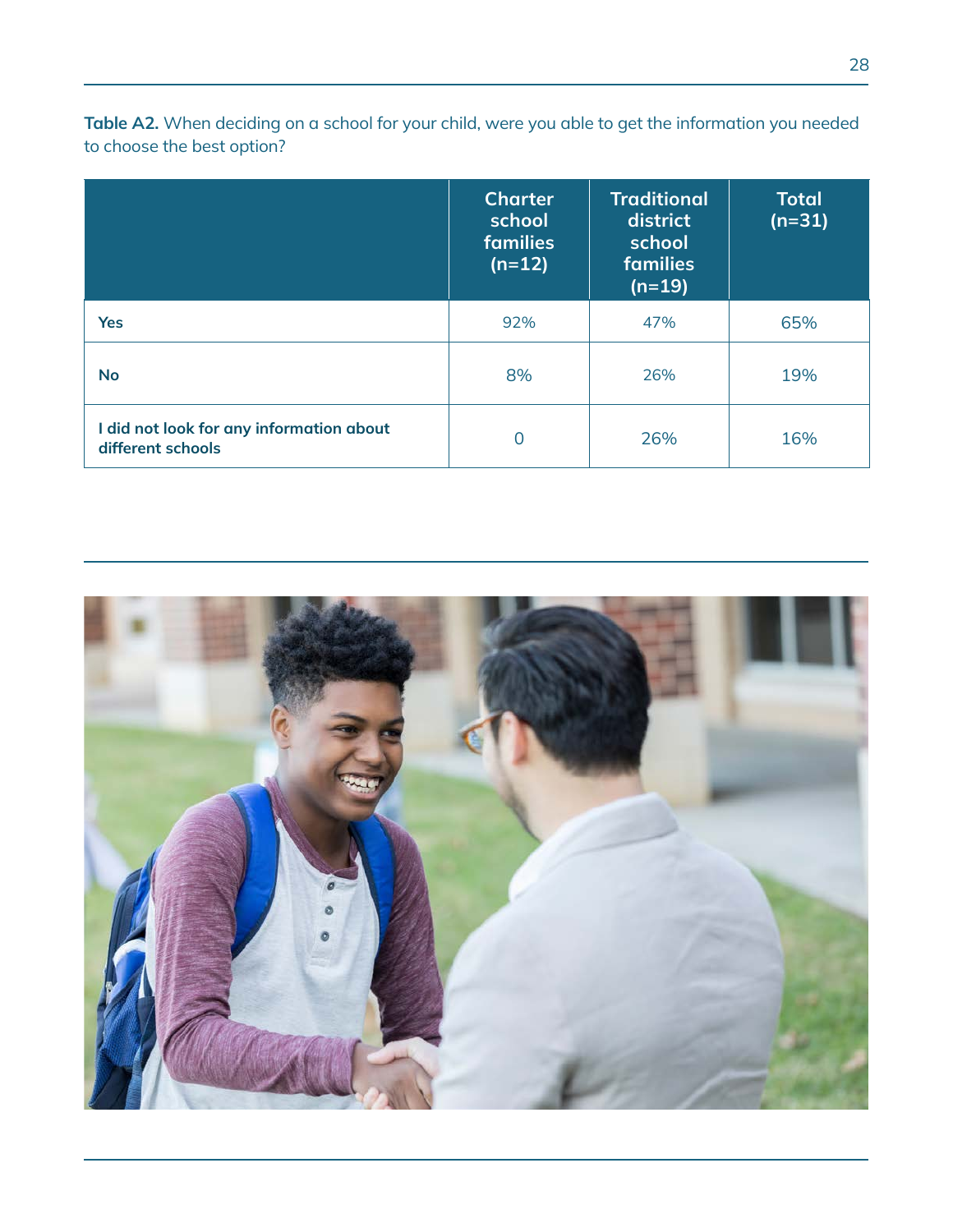Table A3. What type of information was most helpful when making a school choice decision? (Select top three most beneficial)

|                                                                                | <b>Charter</b><br>school<br>families<br>$(n=11)$ | <b>Traditional</b><br>district<br>school<br>families | <b>Total</b><br>$(n=20)$ |
|--------------------------------------------------------------------------------|--------------------------------------------------|------------------------------------------------------|--------------------------|
| <b>IEP Meeting</b>                                                             | 64%                                              | 22%                                                  | 45%                      |
| Talking to school staff (e.g., paras, teachers,<br>principal)                  | 73%                                              | 78%                                                  | 75%                      |
| <b>Talking to district staff</b>                                               | 18%                                              | 11%                                                  | 15%                      |
| <b>Online research</b>                                                         | 55%                                              | 11%                                                  | 35%                      |
| Information on the school website                                              | 9%                                               | 11%                                                  | 10%                      |
| <b>Visiting the school</b>                                                     | 45%                                              | 44%                                                  | 45%                      |
| Previous connections with the school (e.g.,<br>older child goes or went there) | 27%                                              | 44%                                                  | 35%                      |
| <b>Location of the school</b>                                                  | 9%                                               | 56%                                                  | 30%                      |
| Knowledge of transportation services that<br>would be available to my child    | 0%                                               | 22%                                                  | 10%                      |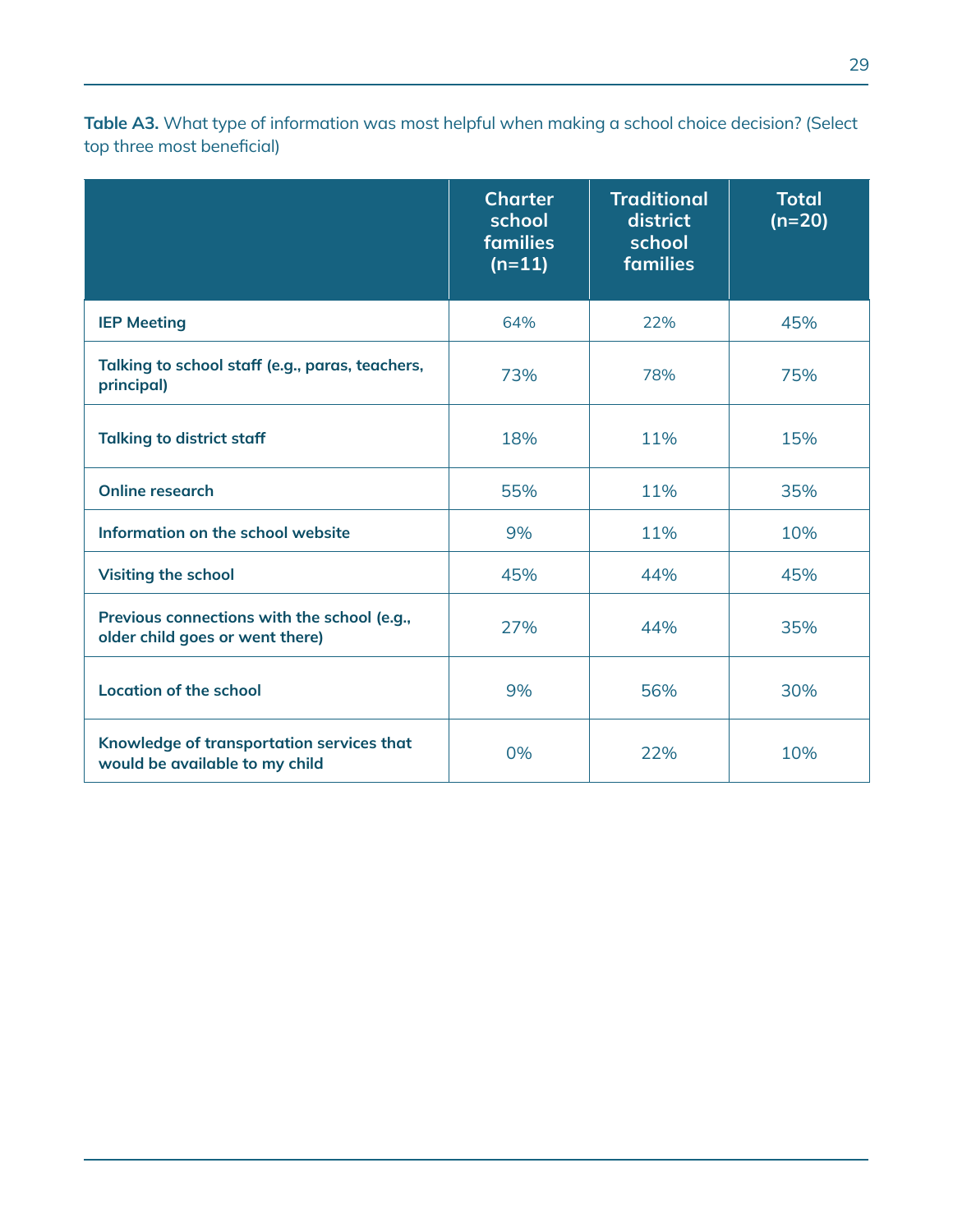### Appendix B. References

- Center for Learner Equity. (2022). Expanding Access, Improving Quality: How LEAs and Charter Schools can Equitably Provide High-Quality School Choice Options to All Students with Disabilities.
- Colorado Administrative Code, 1 Code of Colorado Regulations § 301-1-2.0 (2021). https://casetext.com/regulation/colorado-administrative-code/department-300-department-ofeducation/division-301-colorado-state-board-of-education/rule-1-ccr-301-1-administrationof-statewide-accountability-measures-for-the-colorado-public-school-system-charter-schoolinstitute-public-school-districts-and-public-schools/section-1-ccr-301-1-20-definitions
- Colorado Administrative Code, 1 Code of Colorado Regulations § 301-88-2.02 (2012). [https://regulations.justia.com/states/colorado/department-300/301/1-ccr-301-88/1](https://regulations.justia.com/states/colorado/department-300/301/1-ccr-301-88/1-ccr-301-88-2-00/section-1-ccr-301-88-2-02/) [ccr-301-88-2-00/section-1-ccr-301-88-2-02/](https://regulations.justia.com/states/colorado/department-300/301/1-ccr-301-88/1-ccr-301-88-2-00/section-1-ccr-301-88-2-02/)
- Colorado Administrative Code, 1 Code of Colorado Regulations § 301-88 (2022). [https://go.boarddocs.com/co/cde/Board.nsf/files/CAKUUA7C3286/\\$file/1%20CCR%20301-88\\_](https://go.boarddocs.com/co/cde/Board.nsf/files/CAKUUA7C3286/$file/1%20CCR%20301-88_CharterStandards_Clean.pdf) [CharterStandards\\_Clean.pdf](https://go.boarddocs.com/co/cde/Board.nsf/files/CAKUUA7C3286/$file/1%20CCR%20301-88_CharterStandards_Clean.pdf)
- Colorado Association of Charter School Authorizers. (2021, December 21). State Board Considers Rules on Admission of Students with Disabilities: Written Comments, Video, and In-person Testimony Welcome. <https://coauthorizers.org/cacsa-update-12-20-21/>
- Colorado BOCES Association. (n.d.). About BOCES. <https://www.coloradoboces.org/colorado-boces-association/about-boces/>
- Colorado Department of Education. (2017). IEP Procedural Guidance: Exceptional Student Services Unit Technical Assistance. [https://www.cde.state.co.us/cdesped/iep\\_proceduralguidance](https://www.cde.state.co.us/cdesped/iep_proceduralguidance)
- Colorado Revised Statute, C.R.S. § 22-30.5-104 (2016). [https://law.justia.com/codes/colorado/2016/title-22/school-districts/article-30.5/part-](https://law.justia.com/codes/colorado/2016/title-22/school-districts/article-30.5/part-1/section-22-30.5-104/#:~:text=School%20Districts,-Article%2030.5%20%2D%20Charter&text=%2D30.5%2D104.-,Charter%20school%20%2D%20requirements%20%2D%20authority%20%2D%20rules,within%20a%20public%20school%20district.)[1/section-22-30.5-104/#:~:text=School%20Districts,-Article%2030.5%20%2D%20](https://law.justia.com/codes/colorado/2016/title-22/school-districts/article-30.5/part-1/section-22-30.5-104/#:~:text=School%20Districts,-Article%2030.5%20%2D%20Charter&text=%2D30.5%2D104.-,Charter%20school%20%2D%20requirements%20%2D%20authority%20%2D%20rules,within%20a%20public%20school%20district.) [Charter&text=%2D30.5%2D104.-,Charter%20school%20%2D%20requirements%20%2D%-](https://law.justia.com/codes/colorado/2016/title-22/school-districts/article-30.5/part-1/section-22-30.5-104/#:~:text=School%20Districts,-Article%2030.5%20%2D%20Charter&text=%2D30.5%2D104.-,Charter%20school%20%2D%20requirements%20%2D%20authority%20%2D%20rules,within%20a%20public%20school%20district.) [20authority%20%2D%20rules,within%20a%20public%20school%20district](https://law.justia.com/codes/colorado/2016/title-22/school-districts/article-30.5/part-1/section-22-30.5-104/#:~:text=School%20Districts,-Article%2030.5%20%2D%20Charter&text=%2D30.5%2D104.-,Charter%20school%20%2D%20requirements%20%2D%20authority%20%2D%20rules,within%20a%20public%20school%20district.).
- Colorado Revised Statute, C.R.S. § 22-36-101 (2016). [https://law.justia.com/codes/colorado/2016/](https://law.justia.com/codes/colorado/2016/title-22/school-districts/article-36/section-22-36-101) [title-22/school-districts/article-36/section-22-36-101](https://law.justia.com/codes/colorado/2016/title-22/school-districts/article-36/section-22-36-101)
- Fowler-Finn, T. (n.d.). Student Stability vs. Mobility. AASA | American Association of School Administrators. <https://www.aasa.org/schooladministratorarticle.aspx?id=10784>
- Meltzer. E. (2021, October, 5). Special ed questions on charter school app violate federal law, complaints allege. Chalkbeat Colorado. [https://co.chalkbeat.org/2021/10/5/22711758/colorado](https://co.chalkbeat.org/2021/10/5/22711758/colorado-charter-schools-discrimination-complaint-students-disabilities)[charter-schools-discrimination-complaint-students-disabilities](https://co.chalkbeat.org/2021/10/5/22711758/colorado-charter-schools-discrimination-complaint-students-disabilities)